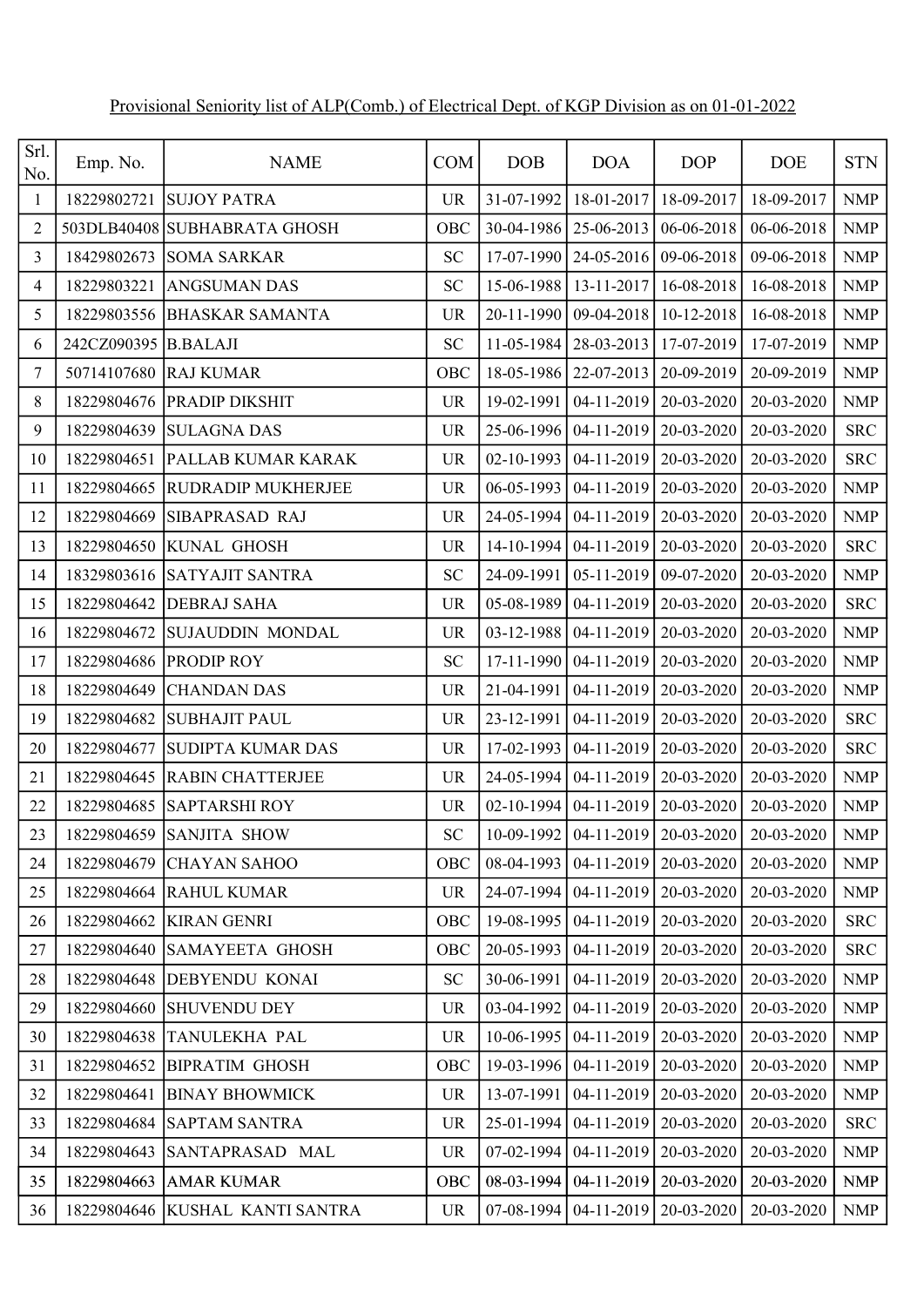| Srl.<br>No. | Emp. No.    | <b>NAME</b>                    | <b>COM</b> | <b>DOB</b> | <b>DOA</b> | <b>DOP</b> | <b>DOE</b>                                    | <b>STN</b> |
|-------------|-------------|--------------------------------|------------|------------|------------|------------|-----------------------------------------------|------------|
| 37          | 18229804658 | <b>SULTANA PARVEEN</b>         | OBC        | 15-01-1995 | 04-11-2019 | 20-03-2020 | 20-03-2020                                    | <b>NMP</b> |
| 38          | 18229804681 | POULAMI KOTAL                  | <b>SC</b>  | 21-05-1990 | 04-11-2019 | 20-03-2020 | 20-03-2020                                    | <b>SRC</b> |
| 39          | 18229804680 | <b>SARNALI ROY</b>             | <b>UR</b>  | 09-07-1994 | 04-11-2019 | 20-03-2020 | 20-03-2020                                    | <b>SRC</b> |
| 40          | 18229804661 | <b>SAYID AKTAR</b>             | OBC        | 20-01-1995 | 04-11-2019 | 20-03-2020 | 20-03-2020                                    | <b>SRC</b> |
| 41          | 18229804671 | <b>SANDIP CHATTERJEE</b>       | <b>UR</b>  | 03-04-1996 | 04-11-2019 | 20-03-2020 | 20-03-2020                                    | <b>SRC</b> |
| 42          | 18229804673 | JYOTIRMOY NASKAR               | <b>SC</b>  | 06-05-1990 | 04-11-2019 | 20-03-2020 | 20-03-2020                                    | <b>NMP</b> |
| 43          | 18229804668 | <b>SOUMITA HAZRA</b>           | <b>UR</b>  | 29-10-1991 | 04-11-2019 | 20-03-2020 | 20-03-2020                                    | <b>NMP</b> |
| 44          | 18229804655 | <b>GOPAL CHANDRA BISWAS</b>    | <b>UR</b>  | 27-04-1994 | 04-11-2019 | 20-03-2020 | 20-03-2020                                    | <b>SRC</b> |
| 45          | 18229804667 | CHANDAN KUMAR MANDAL           | OBC        | 20-07-1995 | 04-11-2019 | 20-03-2020 | 20-03-2020                                    | <b>NMP</b> |
| 46          | 18229804747 | SANMATRAYA SIL                 | <b>UR</b>  | 17-09-1995 | 04-11-2019 | 20-03-2020 | 20-03-2020                                    | <b>SRC</b> |
| 47          | 18229804678 | <b>SOMNATH DAS</b>             | <b>UR</b>  | 05-09-1994 | 04-11-2019 | 20-03-2020 | 20-03-2020                                    | <b>NMP</b> |
| 48          | 36529800739 | <b>SURYDEV SINGH</b>           | OBC        | 08-08-1990 | 02-04-2019 | 20-03-2020 | 20-03-2020                                    | <b>NMP</b> |
| 49          | 18229804647 | <b>BARUN BERA</b>              | <b>UR</b>  | 02-11-1992 | 04-11-2019 | 20-03-2020 | 20-03-2020                                    | <b>NMP</b> |
| 50          | 18229804728 | <b>SURAJIT BISWAS</b>          | <b>UR</b>  | 16-02-1995 | 07-11-2019 | 21-05-2020 | 23-03-2020                                    | <b>NMP</b> |
| 51          | 18229804727 | SOMNATH KARMAKAR               | OBC        | 16-04-1997 | 07-11-2019 | 23-03-2020 | 23-03-2020                                    | <b>NMP</b> |
| 52          | 18229804739 | <b>REENA RAJ</b>               | OBC        | 10-01-1994 | 07-11-2019 | 27-05-2020 | 23-03-2020                                    | <b>NMP</b> |
| 53          | 18229804719 | AJIT KUMAR ACHARYA             | <b>UR</b>  | 09-09-1992 | 07-11-2019 | 27-05-2020 | 23-03-2020                                    | <b>NMP</b> |
| 54          | 18229804743 | NABANITA GHOSH                 | OBC        | 03-09-1986 | 07-11-2019 | 19-05-2020 | 23-03-2020                                    | <b>NMP</b> |
| 55          | 18229804698 | <b>ANKITA HAJRA</b>            | <b>UR</b>  | 17-03-1995 | 07-11-2019 | 27-05-2020 | 23-03-2020                                    | <b>NMP</b> |
| 56          | 18229804691 | <b>KESHAW KUMAR</b>            | <b>UR</b>  | 25-06-1995 | 07-11-2019 | 23-03-2020 | 23-03-2020                                    | <b>NMP</b> |
| 57          | 18229804689 | <b>RAMKALESH KUMAR</b>         | OBC        | 20-02-1997 | 07-11-2019 | 23-03-2020 | 23-03-2020                                    | <b>NMP</b> |
| 58          | 18229804745 | <b>DEBAYAN CHAKRABORTY</b>     | <b>UR</b>  | 19-04-1989 | 07-11-2019 | 12-05-2020 | 23-03-2020                                    | <b>NMP</b> |
| 59          |             | 33229812245 ASHOK KUMAR GORAIN | OBC        |            |            |            | $02-01-1989$ 08-04-2019 23-03-2020 23-03-2020 | <b>NMP</b> |
| 60          | 18229804707 | <b>SK IMRAN KARIM</b>          | OBC        | 16-08-1992 | 07-11-2019 | 09-06-2020 | 23-03-2020                                    | <b>SRC</b> |
| 61          | 18229804688 | <b>KIBRIA KHAN</b>             | <b>UR</b>  | 30-09-1994 | 07-11-2019 | 08-05-2020 | 23-03-2020                                    | <b>NMP</b> |
| 62          | 18229804735 | <b>SUSIM MALI</b>              | <b>SC</b>  | 11-06-1994 | 07-11-2019 | 27-05-2020 | 23-03-2020                                    | <b>NMP</b> |
| 63          | 18229804694 | <b>DHIRAJ KUMAR PANDEY</b>     | <b>UR</b>  | 27-12-1999 | 07-11-2019 | 23-03-2020 | 23-03-2020                                    | <b>NMP</b> |
| 64          | 18229804721 | <b>AVRADITA SAHA</b>           | UR         | 22-11-1991 | 07-11-2019 | 09-06-2020 | 23-03-2020                                    | <b>NMP</b> |
| 65          | 18229804722 | TANAY KUMAR MANNA              | <b>UR</b>  | 21-01-1993 | 07-11-2019 | 08-05-2020 | 23-03-2020                                    | <b>NMP</b> |
| 66          | 18229804720 | <b>BHASKAR SINHA</b>           | UR         | 09-05-1994 | 07-11-2019 | 21-05-2020 | 23-03-2020                                    | <b>NMP</b> |
| 67          | 18229804716 | <b>SUDHANSHU KUMAR VERMA</b>   | OBC        | 12-01-1991 | 07-11-2019 | 03-06-2020 | 23-03-2020                                    | <b>NMP</b> |
| 68          | 18229804717 | <b>RAJIB GAYEN</b>             | <b>SC</b>  | 05-09-1994 | 07-11-2019 | 21-05-2020 | 23-03-2020                                    | <b>SRC</b> |
| 69          | 18229804725 | <b>SUBHRAJIT SAMANTA</b>       | <b>UR</b>  | 07-08-1993 | 07-11-2019 | 27-05-2020 | 23-03-2020                                    | <b>NMP</b> |
| 70          | 18329803700 | <b>SATYAJIT ROY</b>            | <b>UR</b>  | 03-06-1991 | 07-11-2019 | 21-05-2020 | 23-03-2020                                    | <b>NMP</b> |
| 71          | 18229804710 | <b>ANIMA BISWAS</b>            | <b>SC</b>  | 05-08-1993 | 07-11-2019 | 27-05-2020 | 23-03-2020                                    | <b>NMP</b> |
| 72          | 18229804711 | <b>KOUSHIK BISWAS</b>          | OBC        | 18-08-1989 | 07-11-2019 | 27-05-2020 | 23-03-2020                                    | <b>NMP</b> |
| 73          |             | 27329807634 SURYAKANTA JANA    | OBC        | 06-05-1995 | 26-10-2019 | 18-05-2020 | 23-03-2020                                    | <b>NMP</b> |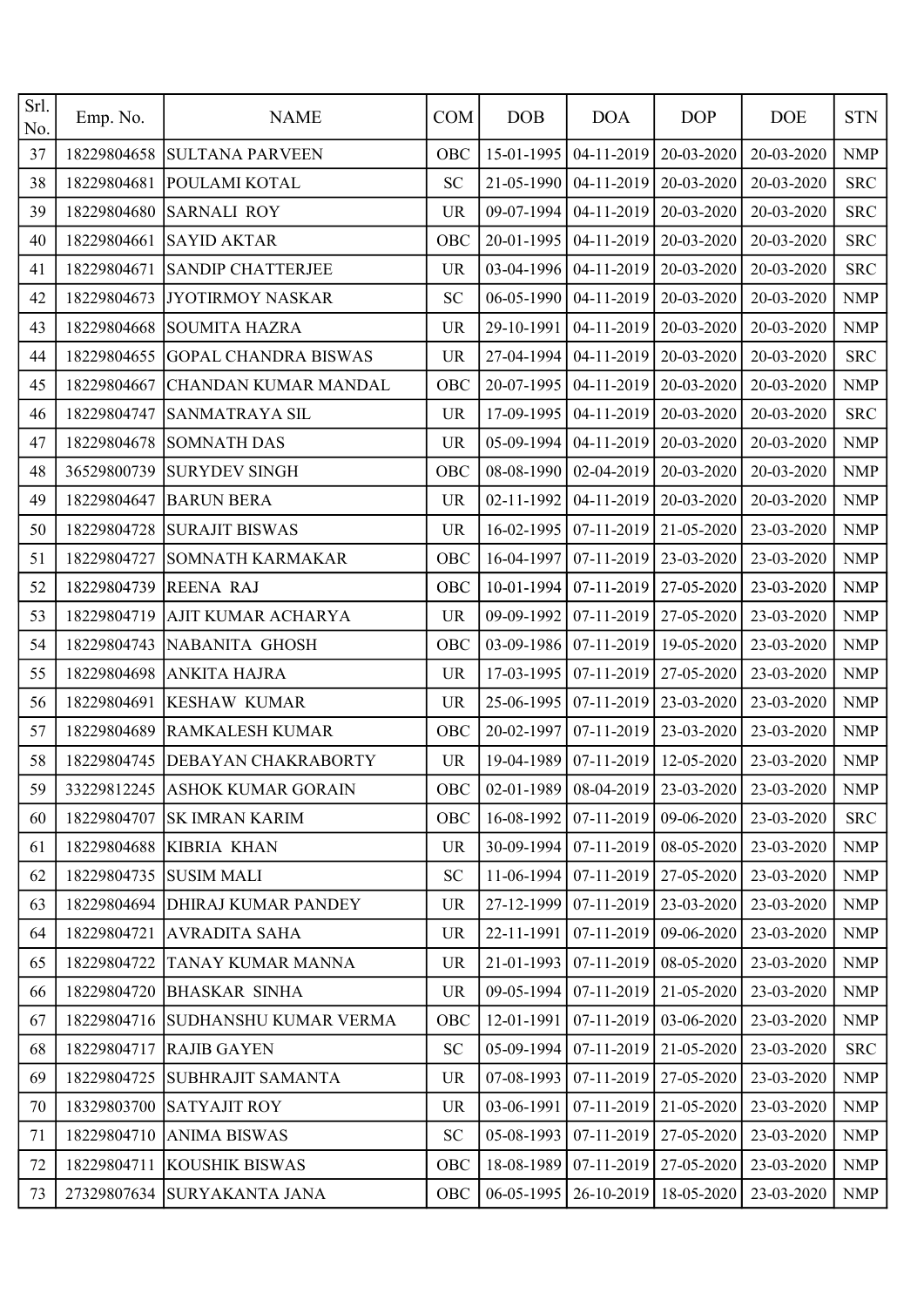| Srl.<br>No. | Emp. No.    | <b>NAME</b>                  | <b>COM</b> | DOB        | <b>DOA</b>       | <b>DOP</b>                                        | <b>DOE</b> | <b>STN</b> |
|-------------|-------------|------------------------------|------------|------------|------------------|---------------------------------------------------|------------|------------|
| 74          | 18229804697 | <b>SUBHAJIT METIA</b>        | <b>UR</b>  | 22-03-1993 | $07-11-2019$     | 19-05-2020                                        | 23-03-2020 | <b>SRC</b> |
| 75          | 18229804881 | <b>DINESH KUMAR RAJAK</b>    | <b>SC</b>  | 10-02-1990 | $07-11-2019$     | 05-06-2020                                        | 23-03-2020 | <b>NMP</b> |
| 76          | 18229804708 | <b>SAMIR GORAI</b>           | OBC        | 01-02-1992 | 07-11-2019       | 21-05-2020                                        | 23-03-2020 | <b>NMP</b> |
| 77          | 18229804690 | ROUNAK ROY CHOWDHURY         | <b>UR</b>  | 20-09-1992 | 07-11-2019       | 21-05-2020                                        | 23-03-2020 | <b>SRC</b> |
| 78          | 53329800313 | <b>SUMEET KUMAR</b>          | OBC        | 20-09-1990 | $08-09-2015$     | 15-03-2016                                        | 23-03-2020 | <b>NMP</b> |
| 79          | 18229804713 | PRAMOD MAURYA                | OBC        | 25-07-1991 | 07-11-2019       | 23-03-2020                                        | 23-03-2020 | <b>NMP</b> |
| 80          | 18229804738 | <b>SUPRIYA BANERJEE</b>      | <b>UR</b>  | 29-03-1996 | $07-11-2019$     | 19-05-2020                                        | 23-03-2020 | <b>NMP</b> |
| 81          | 18229804693 | <b>ANIRBAN PAL</b>           | <b>UR</b>  | 30-05-1991 | 07-11-2019       | 23-03-2020                                        | 23-03-2020 | <b>NMP</b> |
| 82          | 18229804723 | TRISHA MUKHERJEE             | <b>UR</b>  | 07-08-1992 | 07-11-2019       | 19-05-2020                                        | 23-03-2020 | <b>NMP</b> |
| 83          | 18229804732 | <b>SUMANTA MATI</b>          | OBC        | 30-12-1992 | 07-11-2019       | 08-05-2020                                        | 23-03-2020 | <b>NMP</b> |
| 84          | 18229804695 | <b>SANDIP KUMAR GHOSH</b>    | <b>UR</b>  | 30-05-1995 | 07-11-2019       | 27-05-2020                                        | 23-03-2020 | <b>NMP</b> |
| 85          | 18229804709 | <b>VISHAL SEN</b>            | OBC        | 26-01-1997 | $07-11-2019$     | 05-05-2020                                        | 23-03-2020 | <b>NMP</b> |
| 86          | 18229804699 | MD MINHAJ HASSAN             | <b>UR</b>  | 09-04-1994 | 07-11-2019       | 23-03-2020                                        | 23-03-2020 | <b>NMP</b> |
| 87          | 18229804740 | <b>SUKAMAL SEALY</b>         | <b>SC</b>  | 06-09-1988 | $07-11-2019$     | 12-05-2020                                        | 23-03-2020 | <b>NMP</b> |
| 88          | 18229804736 | <b>TAPAS RANA</b>            | OBC        | 16-06-1992 | 07-11-2019       | 23-03-2020                                        | 23-03-2020 | <b>NMP</b> |
| 89          | 18229804712 | <b>JAYANTA DHALI</b>         | <b>SC</b>  | 30-03-1993 |                  | $07-11-2019$ 23-03-2020                           | 23-03-2020 | <b>NMP</b> |
| 90          | 18229804696 | RITESH KUMAR SINGH           | <b>UR</b>  | 25-08-1993 | 07-11-2019       | 05-05-2020                                        | 05-05-2020 | <b>NMP</b> |
| 91          | 18229804705 | UJJWAL KUMAR MONDAL          | <b>SC</b>  | 01-02-1991 | 07-11-2019       | 16-06-2020                                        | 27-05-2020 | <b>NMP</b> |
| 92          | 18229804724 | SOUGATA MONDAL               | <b>UR</b>  | 17-07-1995 | 07-11-2019       | 27-05-2020                                        | 27-05-2020 | <b>NMP</b> |
| 93          | 18329803617 | <b>SOURAJ DAS</b>            | <b>SC</b>  | 26-11-1990 | 04-11-2019       | 30-06-2020                                        | 30-06-2020 | <b>KGP</b> |
| 94          | 53109910797 | <b>SOVAN DEY</b>             | <b>UR</b>  | 25-12-1974 | 31-10.2001       | 06-07-2020                                        | 06-07-2020 | <b>NMP</b> |
| 95          | 53163080083 | <b>DEBASISH MAITY</b>        | <b>UR</b>  | 23-12-1980 | 15-07-2008       | 08-07-2020                                        | 08-07-2020 | <b>NMP</b> |
| 96          |             | 18429806391  PAMEL SINHA ROY | <b>UR</b>  |            |                  | 01-05-1989   24-09-2019   28-07-2020   28-07-2020 |            | <b>SRC</b> |
| 97          | 242IE133401 | <b>KAMLESH KUMAR</b>         | OBC        | 04-06-1984 | $08-05-2013$     | 03-08-2020                                        | 31-07-2020 | <b>NMP</b> |
| 98          | 242IE132707 | <b>BALRAM BAGHMAR</b>        | SC         | 14-07-1985 | 05-04-2013       | 31-07-2020                                        | 31-07-2020 | <b>NMP</b> |
| 99          | 243IF130873 | <b>SATYABAN NAYAK</b>        | OBC        | 15-02-1988 | $15-04-2013$     | 11-08-2020                                        | 11-08-2020 | <b>NMP</b> |
| 100         | 03529801299 | <b>VIKASH PRASAD SHAW</b>    | <b>UR</b>  | 28-07-1994 | 04-09-2019       | 20-08-2020                                        | 20-08-2020 | <b>NMP</b> |
| 101         | 245II132518 | <b>SUDIP SARKAR</b>          | <b>UR</b>  | 01-09-1983 | $15 - 06 - 2013$ | 16-09-2020                                        | 16-09-2020 | <b>NMP</b> |
| 102         | 245II132530 | <b>AMIT KUMAR</b>            | UR         | 08-09-1989 | 15-06-2013       | 18-09-2020                                        | 18-09-2020 | <b>NMP</b> |
| 103         | 245II132049 | PARSHURAM SHARMA             | UR.        | 01-02-1986 | 29-04-2013       | 18-09-2020                                        | 18-09-2020 | <b>NMP</b> |
| 104         | 18229804619 | <b>BHASKAR SAMANTA</b>       | <b>UR</b>  | 06-11-1994 | $18-11-2019$     | 22-09-2020                                        | 22-09-2020 | <b>NMP</b> |
| 105         | 18229804623 | <b>SARFARAZ AHMAD</b>        | OBC        | 31-01-1993 | $18 - 11 - 2019$ | 22-09-2020                                        | 22-09-2020 | <b>NMP</b> |
| 106         | 18229804620 | <b>SK HAMIDUL RAHAMAN</b>    | <b>UR</b>  | 02-04-1994 | 18-11-2019       | 22-09-2020                                        | 22-09-2020 | <b>NMP</b> |
| 107         | 18229804621 | ABHISHEK KUMAR SAHANI        | SC         | 20-08-1992 |                  | 21-11-2019   22-09-2020                           | 22-09-2020 | <b>NMP</b> |
| 108         | 18229804618 | <b>MANISH KUMAR</b>          | OBC        | 02-01-1990 | 18-11-2019       | 22-09-2020                                        | 22-09-2020 | <b>NMP</b> |
| 109         | 18229804635 | <b>ATANU MONDAL</b>          | <b>UR</b>  | 13-10-1993 |                  | 18-11-2019   22-09-2020                           | 22-09-2020 | <b>NMP</b> |
| 110         | 18229804634 | <b>SUDIP RUDRA</b>           | <b>UR</b>  | 30-09-1994 | $18-11-2019$     | 22-09-2020                                        | 22-09-2020 | <b>NMP</b> |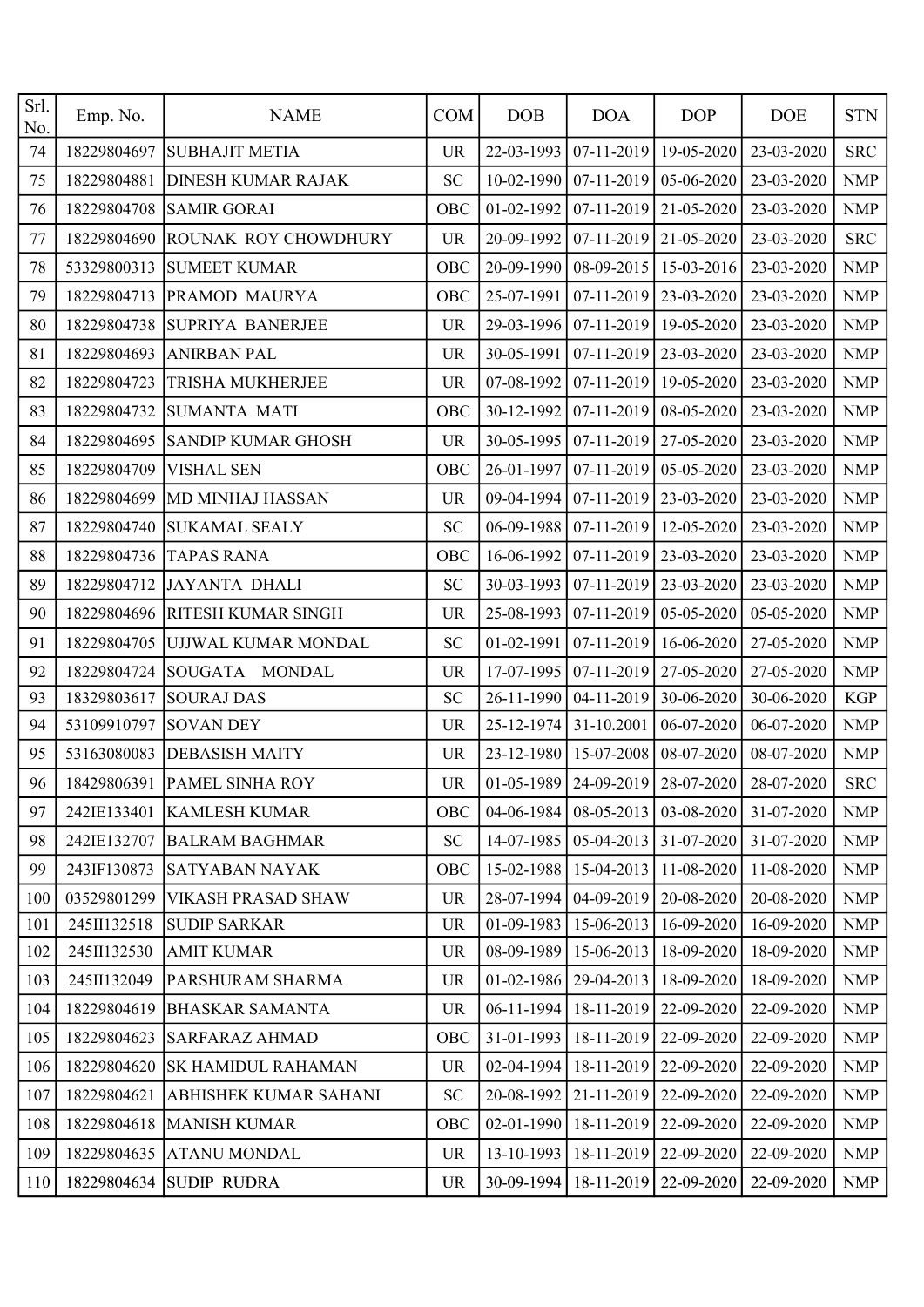| Srl.<br>No. | Emp. No.    | <b>NAME</b>                   | <b>COM</b> | <b>DOB</b>       | <b>DOA</b>       | <b>DOP</b> | <b>DOE</b>                                        | <b>STN</b>                |
|-------------|-------------|-------------------------------|------------|------------------|------------------|------------|---------------------------------------------------|---------------------------|
| 111         | 18229804617 | <b>SOVRAJ DAS</b>             | <b>UR</b>  | 09-02-1997       | 18-11-2019       | 22-09-2020 | 22-09-2020                                        | <b>NMP</b>                |
| 112         | 18229804636 | <b>KEDARNATH SAM</b>          | <b>UR</b>  | 22-10-1990       | $18 - 11 - 2019$ | 22-09-2020 | 22-09-2020                                        | <b>NMP</b>                |
| 113         | 18229804629 | <b>BISWAJIT HIRA</b>          | <b>SC</b>  | 01-08-1994       | 18-11-2019       | 22-09-2020 | 22-09-2020                                        | <b>NMP</b>                |
| 114         | 18229804631 | <b>VISHAL SHAW</b>            | OBC        | 04-09-1994       | 18-11-2019       | 22-09-2020 | 22-09-2020                                        | <b>NMP</b>                |
| 115         | 18229804632 | ARUP KUMAR PATRA              | <b>SC</b>  | 13-06-1995       | 18-11-2019       | 22-09-2020 | 22-09-2020                                        | <b>NMP</b>                |
| 116         | 18229804630 | <b>CHANCHAL HALDER</b>        | OBC        | 03-04-1996       | 18-11-2019       | 22-09-2020 | 22-09-2020                                        | <b>NMP</b>                |
| 117         | 18229804637 | <b>SOURAV GANGULI</b>         | <b>UR</b>  | 21-08-1994       | $18 - 11 - 2019$ | 22-09-2020 | 22-09-2020                                        | <b>NMP</b>                |
| 118         | 18229804625 | <b>SUNIL PASI</b>             | <b>SC</b>  | 20-02-1995       | 18-11-2019       | 22-09-2020 | 22-09-2020                                        | <b>NMP</b>                |
| 119         | 18229804628 | <b>SANDIP ROY</b>             | OBC        | 18-06-1995       | 18-11-2019       | 22-09-2020 | 22-09-2020                                        | $\ensuremath{\text{NMP}}$ |
| 120         | 18229804626 | KRISHANMURARI KUMAR           | OBC        | 05-08-1997       | 18-11-2019       | 22-09-2020 | 22-09-2020                                        | <b>NMP</b>                |
| 121         | 18229804627 | <b>RAVI RANJAN KUMAR</b>      | OBC        | 21-01-1997       | $18 - 11 - 2019$ | 22-09-2020 | 22-09-2020                                        | <b>NMP</b>                |
| 122         | 18229804633 | <b>SUBHASH KUMAR</b>          | OBC        | 12-04-1997       | 18-11-2019       | 22-09-2020 | 22-09-2020                                        | <b>NMP</b>                |
| 123         |             | 15209MAS065 TAPAN KUMAR KISKU | <b>ST</b>  | 03-09-1980       | 08-04-2008       | 01-10-2020 | 01-10-2020                                        | <b>NMP</b>                |
| 124         | 53120134442 | <b>ANUP MANDAL</b>            | <b>UR</b>  | 21-01-1984       | $02 - 12 - 2013$ | 06-10-2020 | 06-10-2020                                        | <b>NMP</b>                |
| 125         | 53120134482 | <b>SAMIRAN MAITY</b>          | <b>UR</b>  | 08-03-1982       | 09-12-2013       | 06-10-2020 | 06-10-2020                                        | <b>NMP</b>                |
| 126         | 42500105646 | ATUL KUMAR BEHERA             | OBC        | 08-03-1991       | 19-09-2013       | 12-10-2020 | 12-10-2020                                        | <b>NMP</b>                |
| 127         | 53120134505 | <b>SYED MD SANIOR PARVEZ</b>  | <b>UR</b>  | 03-12-1986       | 26-12-2013       | 13-10-2020 | 13-10-2020                                        | <b>NMP</b>                |
| 128         | 53120134384 | <b>SOUMEN PATRA</b>           | <b>UR</b>  | 22-03-1984       | 20-11-2013       | 13-10-2020 | 13-10-2020                                        | <b>NMP</b>                |
| 129         | 53120134423 | MARSHAL HEMBRAM               | <b>ST</b>  | 15-04-1987       | 26-11-2013       | 17-10-2020 | 17-10-2020                                        | <b>NMP</b>                |
| 130         | 18229805747 | <b>DEBASIS NANDI</b>          | <b>UR</b>  | 05-04-1995       | 16-12-2019       | 28-11-2020 | 28-11-2020                                        | <b>NMP</b>                |
| 131         | 18229805741 | <b>KUNJA KARMAKAR</b>         | OBC        | 14-03-1991       | 16-12-2019       | 28-11-2020 | 28-11-2020                                        | <b>NMP</b>                |
| 132         | 18229805750 | <b>MANSARAM KUNDU</b>         | <b>UR</b>  | 15-02-1995       | 16-12-2019       | 28-11-2020 | 28-11-2020                                        | <b>NMP</b>                |
| 133         |             | 18229805746 PURNENDU PAL      | <b>UR</b>  |                  |                  |            | 09-10-1993   16-12-2019   28-11-2020   28-11-2020 | <b>NMP</b>                |
| 134         | 18229805743 | <b>KAUSHIK MAJI</b>           | UR.        | 05-04-1991       | $16 - 12 - 2019$ | 28-11-2020 | 28-11-2020                                        | <b>NMP</b>                |
| 135         | 18229805736 | <b>ASHIS BURAI</b>            | <b>UR</b>  | 01-12-1991       | 16-12-2019       | 28-11-2020 | 28-11-2020                                        | <b>NMP</b>                |
| 136         | 18229805742 | <b>BISWAJIT GHOSH</b>         | OBC        | 05-09-1991       | $16 - 12 - 2019$ | 28-11-2020 | 28-11-2020                                        | <b>NMP</b>                |
| 137         | 18229805752 | <b>AMRITA SHAW</b>            | <b>UR</b>  | 24-09-1993       | $16 - 12 - 2019$ | 28-11-2020 | 28-11-2020                                        | <b>NMP</b>                |
| 138         | 18229805737 | <b>TANMOY DAS</b>             | <b>UR</b>  | $20-10-1993$     | $16-12-2019$     | 28-11-2020 | 28-11-2020                                        | <b>NMP</b>                |
| 139         | 18229805744 | <b>SAYAN SARKAR</b>           | <b>UR</b>  | 12-11-1994       | $16 - 12 - 2019$ | 28-11-2020 | 28-11-2020                                        | <b>NMP</b>                |
| 140         | 18229805731 | <b>SAGAR GUPTA</b>            | <b>UR</b>  | $02 - 12 - 1994$ | 16-12-2019       | 28-11-2020 | 28-11-2020                                        | <b>NMP</b>                |
| 141         | 18229805754 | <b>SUDIPTO MANDAL</b>         | UR         | 19-07-1990       | $16 - 12 - 2019$ | 28-11-2020 | 28-11-2020                                        | <b>NMP</b>                |
| 142         | 18229805757 | LAXMINARAYAN BEHERA           | OBC        | 15-03-1994       | $16-12-2019$     | 28-11-2020 | 28-11-2020                                        | <b>NMP</b>                |
| 143         | 18229805732 | <b>SUBHAM SINGHA</b>          | <b>UR</b>  | $22 - 08 - 1994$ | 16-12-2019       | 28-11-2020 | 28-11-2020                                        | <b>NMP</b>                |
| 144         | 18229805730 | <b>SOUVIK PATHAK</b>          | <b>UR</b>  | $03-10-1990$     | $16 - 12 - 2019$ | 28-11-2020 | 28-11-2020                                        | NMP                       |
| 145         | 18229805745 | <b>GOURAB BARMAN</b>          | <b>SC</b>  | 16-10-1987       | $16 - 12 - 2019$ | 28-11-2020 | 28-11-2020                                        | <b>NMP</b>                |
| 146         | 18229805751 | <b>CHANDAN SAHA</b>           | <b>SC</b>  | 05-12-1992       | $16 - 12 - 2019$ | 28-11-2020 | 28-11-2020                                        | <b>NMP</b>                |
| 147         | 18229805755 | <b>CHANDAN MAJI</b>           | ${\bf SC}$ | 09-04-1993       | $16 - 12 - 2019$ | 28-11-2020 | 28-11-2020                                        | <b>NMP</b>                |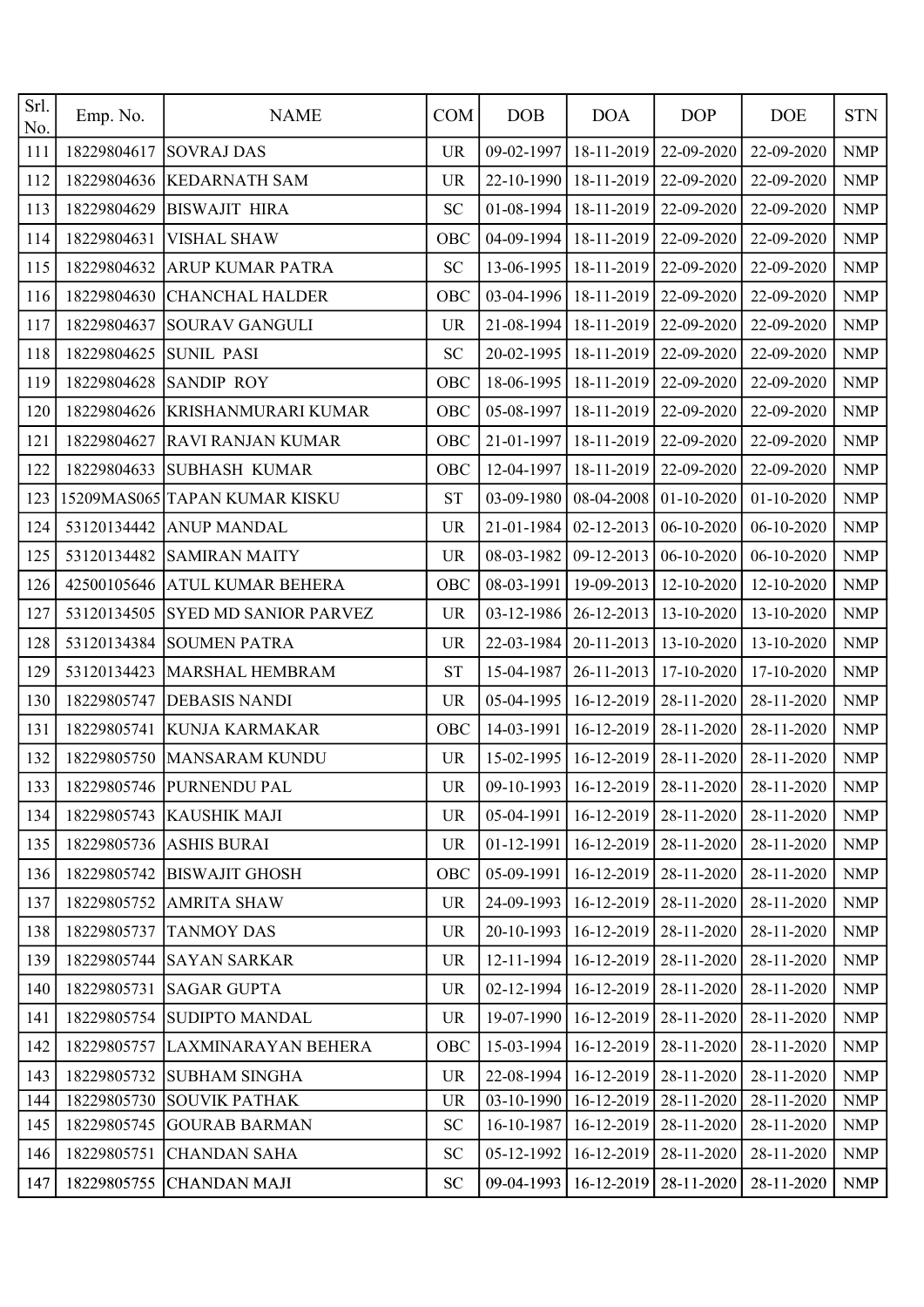| Srl.<br>No. | Emp. No.    | <b>NAME</b>                | <b>COM</b> | <b>DOB</b>       | <b>DOA</b>              | <b>DOP</b> | <b>DOE</b>       | <b>STN</b> |
|-------------|-------------|----------------------------|------------|------------------|-------------------------|------------|------------------|------------|
| 148         | 18229805758 | <b>LOKESH KUMAR YADAV</b>  | OBC        | 21-07-1995       | 16-12-2019              | 28-11-2020 | 28-11-2020       | <b>NMP</b> |
| 149         | 18229805759 | <b>DEBASIS SINGHA</b>      | <b>UR</b>  | 12-03-1990       | 16-12-2019              | 28-11-2020 | 28-11-2020       | <b>NMP</b> |
| 150         | 18229805739 | <b>SUBHAM SINGHA</b>       | <b>UR</b>  | 25-07-1992       | 16-12-2019              | 28-11-2020 | 28-11-2020       | <b>NMP</b> |
| 151         | 18229805753 | <b>SAURAV MAJUMDAR</b>     | <b>UR</b>  | 18-01-1993       | 16-12-2019              | 28-11-2020 | 28-11-2020       | <b>NMP</b> |
| 152         | 18229805748 | <b>ARIJIT RAY</b>          | <b>SC</b>  | 20-12-1994       | 16-12-2019              | 28-11-2020 | 28-11-2020       | <b>NMP</b> |
| 153         | 18229805749 | <b>RANJIT DEBNATH</b>      | OBC        | 21-08-1996       | 16-12-2019              | 28-11-2020 | 28-11-2020       | <b>NMP</b> |
| 154         | 03829801056 | MUNENDRA BOIPAI            | <b>ST</b>  | 14-10-1992       | 12-09-2018              | 01-12-2020 | $01 - 12 - 2020$ | <b>NMP</b> |
| 155         | 18229806018 | <b>BIKASH KUMAR NAYAK</b>  | <b>ST</b>  | 20-02-1994       | 23-01-2020              | 26-01-2021 | 26-01-2021       | <b>NMP</b> |
| 156         | 18229806011 | <b>SHRAWAN KUMAR</b>       | OBC        | 16-07-1993       | 23-01-2020              | 26-01-2021 | 26-01-2021       | <b>NMP</b> |
| 157         | 18229806021 | <b>RANJEET KUMAR</b>       | OBC        | 27-11-1993       | 23-01-2020              | 26-01-2021 | 26-01-2021       | <b>NMP</b> |
| 158         | 18229806020 | UJJWAL KUMAR CHOUDHARY     | OBC        | 04-05-1988       | 23-01-2020              | 26-01-2021 | 26-01-2021       | <b>NMP</b> |
| 159         | 18229806022 | PREM KAUSHAL RAY           | OBC        | 02-01-1993       | 23-01-2020              | 26-01-2021 | 26-01-2021       | <b>NMP</b> |
| 160         | 18229806016 | <b>INDRAJIT GHOSH</b>      | OBC        | 18-01-1995       | 23-01-2020              | 26-01-2021 | 26-01-2021       | <b>NMP</b> |
| 161         | 18229806019 | <b>NITESH KHAITAN</b>      | <b>UR</b>  | 12-02-1994       | 23-01-2020              | 26-01-2021 | 26-01-2021       | <b>NMP</b> |
| 162         | 12329802278 | <b>RATAN SARKAR</b>        | <b>SC</b>  | 17-03-1994       | 13-08-2019              | 01-02-2021 | 01-02-2021       | <b>NMP</b> |
| 163         | 12329802185 | <b>AKUL MAITY</b>          | OBC        | 27-10-1991       | 13-08-2019              | 01-02-2021 | 01-02-2021       | <b>NMP</b> |
| 164         | 18229806041 | <b>MAITREYEE BISWAS</b>    | <b>UR</b>  | 08-09-1990       | 11-02-2020              | 04-02-2021 | 04-02-2021       | <b>NMP</b> |
| 165         | 18229806024 | <b>SOHAN SARKAR</b>        | <b>UR</b>  | 19-09-1991       | 11-02-2020              | 04-02-2021 | 04-02-2021       | <b>NMP</b> |
| 166         | 18229806033 | CHANCHAL CHAKRABORTY       | <b>UR</b>  | 30-07-1991       | 11-02-2020              | 04-02-2021 | 04-02-2021       | <b>NMP</b> |
| 167         | 18229806028 | <b>BRAJ BHUSHAN KUMAR</b>  | OBC        | 14-06-1993       | 11-02-2020              | 04-02-2021 | 04-02-2021       | <b>NMP</b> |
| 168         | 18229806035 | <b>ARJU SAIKH</b>          | <b>UR</b>  | 23-02-1990       | 11-02-2020              | 04-02-2021 | 04-02-2021       | <b>NMP</b> |
| 169         | 18229806032 | <b>SUBHAMAY PODDER</b>     | <b>UR</b>  | 26-08-1993       | 11-02-2020              | 04-02-2021 | 04-02-2021       | <b>NMP</b> |
| 170         | 18229806036 | <b>ARIJIT SAMANTA</b>      | <b>UR</b>  | 24-08-1994       | 11-02-2020              | 04-02-2021 | 04-02-2021       | <b>NMP</b> |
| 171         | 18229806031 | <b>SANTANU ROY</b>         | <b>UR</b>  | 26-07-1994       | 11-02-2020              | 04-02-2021 | 04-02-2021       | <b>NMP</b> |
| 172         | 18229806040 | <b>SHOUMIK NASKAR</b>      | <b>UR</b>  | $16 - 11 - 1995$ | $11-02-2020$ 04-02-2021 |            | 04-02-2021       | <b>NMP</b> |
| 173         | 18229806027 | NIRMAL MAITY               | <b>UR</b>  | 05-11-1990       | 11-02-2020              | 04-02-2021 | 04-02-2021       | <b>NMP</b> |
| 174         | 18229806030 | <b>GOPESH KUMAR SHARMA</b> | <b>UR</b>  | 29-07-1991       | 11-02-2020              | 10-02-2021 | 04-02-2021       | <b>NMP</b> |
| 175         | 18229806026 | PABITRA GAYEN              | <b>UR</b>  | 14-03-1996       | 11-02-2020              | 04-02-2021 | 04-02-2021       | <b>NMP</b> |
| 176         | 18229802714 | <b>RUPA SHARMA</b>         | OBC        | 20-06-1991       | 11-02-2020              | 04-02-2021 | 04-02-2021       | <b>NMP</b> |
| 177         | 18229806013 | ARJUN KUMAR GUPTA          | <b>UR</b>  | 04-02-1992       | 11-02-2020              | 04-02-2021 | 04-02-2021       | <b>NMP</b> |
| 178         | 18229806038 | ARGHYA GOSWAMI             | <b>UR</b>  | 10-10-1990       | 11-02-2020              | 04-02-2021 | 04-02-2021       | <b>NMP</b> |
| 179         | 18229806015 | <b>DEBAJYOTI DEY</b>       | <b>UR</b>  | 02-04-1995       | 11-02-2020              | 04-02-2021 | 04-02-2021       | <b>NMP</b> |
| 180         | 18229806007 | T.V.SHASHI RAMAN           | <b>UR</b>  | 22-10-1992       | 11-02-2020              | 04-02-2021 | 04-02-2021       | <b>NMP</b> |
| 181         | 18229806029 | <b>RAHUL KUMAR</b>         | OBC        | 05-10-1997       | 11-02-2020              | 04-02-2021 | 04-02-2021       | <b>NMP</b> |
| 182         | 18229806023 | <b>SAMARESH SINGHA</b>     | <b>UR</b>  | 20-09-1990       | 11-02-2020              | 04-02-2021 | 04-02-2021       | <b>NMP</b> |
| 183         | 18229806034 | <b>BASHIR ANSARI</b>       | OBC        | 11-04-1988       | 11-02-2020              | 04-02-2021 | 04-02-2021       | <b>NMP</b> |
| 184         | 18229806009 | <b>CHANDAN ADHIKARY</b>    | <b>UR</b>  | 05-11-1991       | 11-02-2020              | 04-02-2021 | 04-02-2021       | <b>NMP</b> |
| 185         | 18229806037 | <b>BHISHMA NARAYAN</b>     | OBC        | 12-03-1993       | 11-02-2020              | 04-02-2021 | 04-02-2021       | <b>NMP</b> |
| 186         | 18229806039 | <b>AAKASH CHATTERJEE</b>   | <b>UR</b>  | 23-08-1992       | 11-02-2020              | 04-02-2021 | 04-02-2021       | <b>NMP</b> |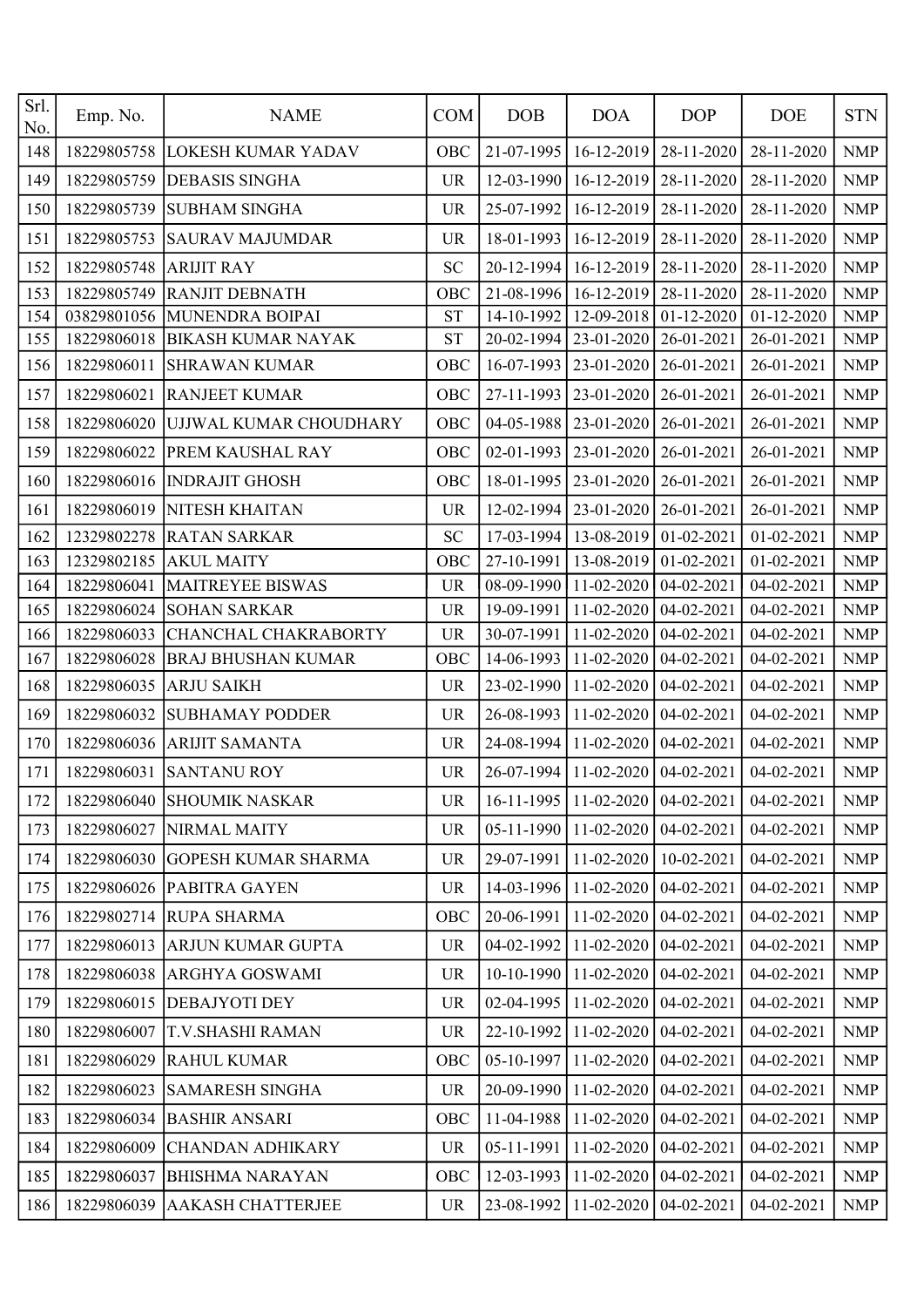| Srl.<br>No. | Emp. No.             | <b>NAME</b>                    | <b>COM</b> | <b>DOB</b> | <b>DOA</b>                           | <b>DOP</b>       | <b>DOE</b>                                        | <b>STN</b> |
|-------------|----------------------|--------------------------------|------------|------------|--------------------------------------|------------------|---------------------------------------------------|------------|
| 187         | 18229804746          | NITISH KUMAR SAHU              | OBC        | 02-03-1997 | 04-11-2019                           | 04-02-2021       | 04-02-2021                                        | <b>NMP</b> |
| 188         | 18229804666          | <b>SONU KUMAR</b>              | OBC        | 12-12-1997 | 04-11-2019                           | 04-02-2021       | 04-02-2021                                        | <b>NMP</b> |
| 189         | 18229804653          | RUSINDRA NARAYAN JANA          | <b>UR</b>  | 11-10-1997 | 04-11-2019                           | 04-02-2021       | 04-02-2021                                        | <b>NMP</b> |
| 190         | 18229804674          | <b>JISHU DAS</b>               | <b>UR</b>  | 25-05-1994 | 04-11-2019                           | 04-02-2021       | 04-02-2021                                        | <b>NMP</b> |
| 191         | 18229804656          | <b>SURAJ KUMAR</b>             | OBC        | 11-04-1999 | 04-11-2019                           | 04-02-2021       | 04-02-2021                                        | <b>NMP</b> |
| 192         | 18229806012          | PRINCE KUMAR                   | OBC        | 26-11-1994 | 23-01-2020                           | 04-02-2021       | 04-02-2021                                        | <b>NMP</b> |
| 193         | 18229806461          | ASHIT KUMAR HALDER             | <b>SC</b>  | 10-06-1986 | 04-11-2020                           | 24-02-2021       | 24-02-2021                                        | <b>NMP</b> |
| 194         | 18229806484          | SIDDHANT KUMAR                 | OBC        | 06-09-1999 | 04-11-2020                           | 24-02-2021       | 24-02-2021                                        | <b>NMP</b> |
| 195         | 18229806496          | <b>SHYAM SUNDAR BARICK</b>     | OBC        | 30-03-1997 | 04-11-2020                           | 24-02-2021       | 24-02-2021                                        | <b>NMP</b> |
| 196         | 18229806472          | <b>SUBARNA DEBNATH</b>         | OBC        | 13-01-1991 | 04-11-2020                           | 24-02-2021       | 24-02-2021                                        | <b>NMP</b> |
| 197         | 18229806486          | <b>RAVIBHUSHAN KUMAR</b>       | <b>SC</b>  | 25-08-1999 | 04-11-2020                           | 24-02-2021       | 24-02-2021                                        | <b>NMP</b> |
| 198         | 18229806454          | <b>SHILPA KUMARI</b>           | OBC        | 02-02-1996 | 04-11-2020                           | 24-02-2021       | 24-02-2021                                        | <b>NMP</b> |
| 199         | 18229806471          | RAKESH KUMAR PRASAD            | <b>ST</b>  | 10-01-1997 | 04-11-2020                           | 24-02-2021       | 24-02-2021                                        | <b>NMP</b> |
| 200         | 18229806491          | <b>BHARAT LAL MEENA</b>        | <b>ST</b>  | 16-05-1994 | 04-11-2020                           | 24-02-2021       | 24-02-2021                                        | <b>NMP</b> |
| 201         | 18229806482          | <b>SUMIT SAHA</b>              | <b>SC</b>  | 25-09-1997 | 04-11-2020                           | 24-02-2021       | 24-02-2021                                        | <b>NMP</b> |
| 202         | 18229806494          | <b>KRISNENDU PRAMANICK</b>     | OBC        | 25-11-1994 | 04-11-2020                           | 24-02-2021       | 24-02-2021                                        | <b>NMP</b> |
| 203         | 18229806468          | PRASHANT KUMAR                 | OBC        | 03-12-1994 | 04-11-2020                           | 24-02-2021       | 24-02-2021                                        | <b>NMP</b> |
| 204         | 18229806455          | SOMNATH JANA                   | <b>SC</b>  | 28-09-1992 | 04-11-2020                           | 24-02-2021       | 24-02-2021                                        | <b>NMP</b> |
| 205         | 18229806457          | <b>AMIT HALDER</b>             | <b>SC</b>  | 27-01-1989 | 04-11-2020                           | 24-02-2021       | 24-02-2021                                        | <b>NMP</b> |
| 206         | 18229806464          | <b>SOURAV MONDAL</b>           | <b>SC</b>  | 21-06-1990 | 04-11-2020                           | 24-02-2021       | 24-02-2021                                        | <b>NMP</b> |
| 207         | 18229806487          | NATHU LAL MEENA                | <b>ST</b>  | 05-07-1994 | 04-11-2020                           | 24-02-2021       | 24-02-2021                                        | <b>NMP</b> |
| 208         | 18229806490          | <b>MASTRAM MEENA</b>           | <b>ST</b>  | 30-06-1992 | 04-11-2020                           | 24-02-2021       | 24-02-2021                                        | <b>NMP</b> |
| 209         |                      | 18229806483   INDAL DAS        | SC         |            |                                      |                  | 15-01-1988   04-11-2020   24-02-2021   24-02-2021 | <b>NMP</b> |
| 210         |                      | 18229806497 NIRAJ KUMAR        | OBC        | 07-08-1994 | 04-11-2020                           | $24 - 02 - 2021$ | 24-02-2021                                        | <b>NMP</b> |
| 211         |                      | 18229806463 PROTIK SARKAR      | <b>SC</b>  |            | 14-10-1988   04-11-2020              | $24-02-2021$     | 24-02-2021                                        | <b>NMP</b> |
| 212         |                      | 18229806493 RAKESH KUMAR MEENA | <b>ST</b>  |            | 25-09-1996   04-11-2020   24-02-2021 |                  | 24-02-2021                                        | <b>NMP</b> |
| 213         |                      | 18229806489 KHEM RAJ MEENA     | <b>ST</b>  | 08-10-1994 | 04-11-2020                           | $24 - 02 - 2021$ | 24-02-2021                                        | <b>NMP</b> |
| 214         |                      | 18229806485 PANKAJ KUMAR JATAV | <b>SC</b>  |            | 12-03-1996   04-11-2020   24-02-2021 |                  | 24-02-2021                                        | <b>NMP</b> |
| 215         | 18229806492          | RAMHET MEENA                   | <b>ST</b>  | 04-11-1993 | 04-11-2020                           | 24-02-2021       | 24-02-2021                                        | <b>NMP</b> |
| 216         |                      | 18229806450 KIRANMOY DAS       | <b>UR</b>  | 06-02-1995 | 04-11-2020                           | 24-02-2021       | 24-02-2021                                        | <b>NMP</b> |
| 217         |                      | 18229806449 KANHAIYA KUMAR     | <b>UR</b>  | 06-04-1994 | 04-11-2020                           | 01-06-2021       | 03-03-2021                                        | <b>NMP</b> |
| 218         |                      | 18229806416 SONU KUMAR         | <b>SC</b>  | 06-05-1993 | 10-11-2020                           | 03-03-2021       | 03-03-2021                                        | <b>NMP</b> |
| 219         |                      | 18229806426 SUMAN BHOWMIK      | OBC        | 03-06-1996 | 10-11-2020                           | 03-03-2021       | 03-03-2021                                        | <b>NMP</b> |
| 220         |                      | 18229806418 GOURAB DAS         | SC         | 06-06-1990 | 10-11-2020                           | 03-03-2021       | 03-03-2021                                        | <b>NMP</b> |
| 221         | 18229806423          | <b>CHANDAN KARMAKAR</b>        | OBC        |            | 05-04-1996   10-11-2020              | $ 03-03-2021 $   | 03-03-2021                                        | <b>NMP</b> |
| 222         | 18229806414          | <b>GANES DALAI</b>             | SC         | 22-10-1992 | $10-11-2020$                         | $ 03-03-2021 $   | 03-03-2021                                        | <b>NMP</b> |
| 223         | 18229806425 AMIT PAL |                                | OBC        |            | $07-02-1993$ 10-11-2020 03-03-2021   |                  | 03-03-2021                                        | <b>NMP</b> |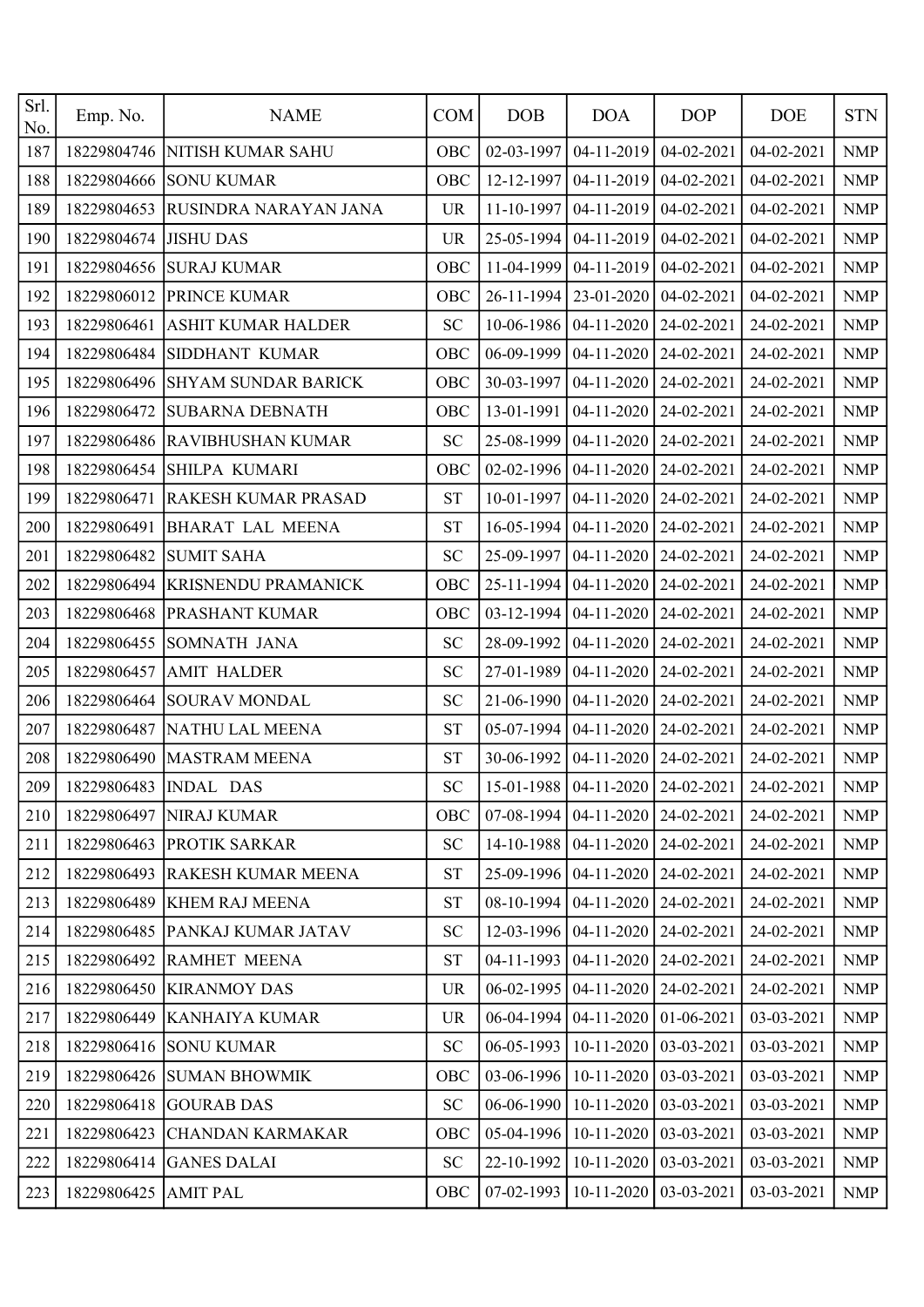| Srl.<br>No. | Emp. No.    | <b>NAME</b>                 | <b>COM</b> | <b>DOB</b> | <b>DOA</b>            | <b>DOP</b>   | <b>DOE</b>                                  | <b>STN</b> |
|-------------|-------------|-----------------------------|------------|------------|-----------------------|--------------|---------------------------------------------|------------|
| 224         | 18229806433 | <b>AMIT KUMAR DAS</b>       | <b>SC</b>  | 29-11-1995 | 10-11-2020            | 03-03-2021   | 03-03-2021                                  | <b>NMP</b> |
| 225         | 18229806432 | <b>MANISH KUMAR</b>         | OBC        | 02-01-1995 | 10-11-2020            | 03-03-2021   | 03-03-2021                                  | <b>NMP</b> |
| 226         | 18229806411 | <b>SAIKAT MAITY</b>         | OBC        | 19-07-1996 | 10-11-2020            | 03-03-2021   | 03-03-2021                                  | <b>NMP</b> |
| 227         | 18229806434 | <b>ARUP DAS</b>             | <b>SC</b>  | 14-02-1985 | 10-11-2020            | 03-03-2021   | 03-03-2021                                  | <b>NMP</b> |
| 228         | 18229806415 | <b>SOMEN HALDER</b>         | <b>SC</b>  | 13-12-1993 | 10-11-2020            | 03-03-2021   | 03-03-2021                                  | <b>NMP</b> |
| 229         | 18229806428 | <b>SAYAN MONDAL</b>         | <b>SC</b>  | 31-03-1994 | 10-11-2020            | 03-03-2021   | 03-03-2021                                  | <b>NMP</b> |
| 230         | 18229806427 | <b>BISWAJIT KARMAKAR</b>    | OBC        | 03-01-1997 | 10-11-2020            | 03-03-2021   | 03-03-2021                                  | <b>NMP</b> |
| 231         | 18229806407 | <b>SUVANKAR MAKHAL</b>      | <b>SC</b>  | 14-01-1991 | 10-11-2020            | 03-03-2021   | 03-03-2021                                  | <b>NMP</b> |
| 232         | 18229806408 | <b>KOUSIK MAJI</b>          | <b>SC</b>  | 27-09-1993 | 10-11-2020            | 03-03-2021   | 03-03-2021                                  | <b>NMP</b> |
| 233         | 18229806421 | <b>SOMRAJ MEENA</b>         | <b>ST</b>  | 16-09-1994 | 10-11-2020            | 03-03-2021   | 03-03-2021                                  | <b>NMP</b> |
| 234         | 18229806422 | <b>ISHITA GHOSH</b>         | OBC        | 22-11-1990 | 10-11-2020            | 03-03-2021   | 03-03-2021                                  | <b>NMP</b> |
| 235         | 18229806435 | MOHAMMAD ARIF ANSARI        | OBC        | 29-09-1993 | 10-11-2020            | 03-03-2021   | 03-03-2021                                  | <b>NMP</b> |
| 236         | 18229806409 | <b>SHRABANI SIKDER</b>      | <b>SC</b>  | 24-07-1991 | 10-11-2020            | 03-03-2021   | 03-03-2021                                  | <b>NMP</b> |
| 237         | 18229806424 | <b>AJIT KUMAR</b>           | OBC        | 10-02-1998 | 10-11-2020            | 03-03-2021   | 03-03-2021                                  | <b>NMP</b> |
| 238         | 18229806430 | RAMENDRA KUMAR              | OBC        | 22-07-1999 | 10-11-2020            | 03-03-2021   | 03-03-2021                                  | <b>NMP</b> |
| 239         | 18229806429 | <b>SANU DAS</b>             | OBC        | 30-06-1988 | 10-11-2020            | 03-03-2021   | 03-03-2021                                  | <b>NMP</b> |
| 240         | 18229806417 | <b>NITIN ANAND</b>          | OBC        | 21-11-1990 | 10-11-2020            | 03-03-2021   | 03-03-2021                                  | <b>NMP</b> |
| 241         | 18229806431 | VINAY KUMAR SINGH           | OBC        | 22-09-1992 | 10-11-2020            | 03-03-2021   | 03-03-2021                                  | <b>NMP</b> |
| 242         | 18229806410 | SHIV SHANKAR KUMAR          | OBC        | 05-01-1995 | 10-11-2020            | 03-03-2021   | 03-03-2021                                  | <b>NMP</b> |
| 243         | 03429802917 | <b>SANJOY NASKAR</b>        | <b>SC</b>  | 17-02-1989 | 02-12-2019            | 16-03-2021   | 16-03-2021                                  | <b>NMP</b> |
| 244         | 03429802820 | SOMNATH BHATTACHARYA        | <b>UR</b>  | 29-11-1990 | 21-10-2019            | 17-03-2021   | 17-03-2021                                  | <b>NMP</b> |
| 245         | 03429802919 | <b>DEBABRATA GIRI</b>       | <b>UR</b>  | 04-08-1993 | 02-12-2019            | 17-03-2021   | 17-03-2021                                  | <b>NMP</b> |
| 246         |             | 3429802906   KAUSHIK MANNA  | <b>UR</b>  |            |                       |              | 22-02-1994 02-12-2019 17-03-2021 17-03-2021 | <b>NMP</b> |
| 247         | 18229806373 | <b>RAKESH CHOUDHURY</b>     | <b>OBC</b> | 21-01-1995 | 25-11-2020            | $19-03-2021$ | 19-03-2021                                  | <b>NMP</b> |
| 248         |             | 18229806364 MD ZEESHAN ALI  | OBC        | 16-03-1993 | 25-11-2020            | 19-03-2021   | 19-03-2021                                  | <b>NMP</b> |
| 249         |             | 18229806406 SRI RAM KRISHNA | OBC        | 24-12-1993 | 25-11-2020            | $19-03-2021$ | 19-03-2021                                  | <b>NMP</b> |
| 250         | 18229806393 | MANJEET YADAV               | OBC        | 01-09-1998 | 25-11-2020            | 19-03-2021   | 19-03-2021                                  | <b>NMP</b> |
| 251         |             | 18229806404 GAURAV RATHORE  | OBC        | 30-08-1996 | 25-11-2020            | 19-03-2021   | 19-03-2021                                  | <b>NMP</b> |
| 252         | 18229806394 | <b>DHARMVEER KUMAR</b>      | OBC        | 04-08-1997 | 25-11-2020            | 19-03-2021   | 19-03-2021                                  | <b>NMP</b> |
| 253         | 18229806399 | <b>SANDEEP KUMAR</b>        | OBC        | 01-01-1998 | 25-11-2020            | 19-03-2021   | 19-03-2021                                  | <b>NMP</b> |
| 254         | 18229806397 | <b>SALIM MALIK ANSARI</b>   | OBC        | 17-01-1998 | 25-11-2020            | 19-03-2021   | 19-03-2021                                  | <b>NMP</b> |
| 255         | 18229806395 | <b>AMIT KUMAR</b>           | OBC        | 12-02-1992 | 25-11-2020            | 19-03-2021   | 19-03-2021                                  | <b>NMP</b> |
| 256         | 18229806396 | <b>INDRA KUMAR</b>          | <b>SC</b>  | 22-03-1998 | 25-11-2020            | 19-03-2021   | 19-03-2021                                  | <b>NMP</b> |
| 257         | 18229806398 | <b>RAJESH KUMAR</b>         | OBC        | 05-01-1991 | 25-11-2020            | 19-03-2021   | 19-03-2021                                  | <b>NMP</b> |
| 258         | 18229806403 | <b>AFAQUE ALAM</b>          | OBC        | 02-09-1990 | 25-11-2020            | 19-03-2021   | 19-03-2021                                  | <b>NMP</b> |
| 259         | 18229806401 | KALYAN ADHIKARI             | ${\rm SC}$ | 23-02-1996 | 25-11-2020            | 19-03-2021   | 19-03-2021                                  | <b>NMP</b> |
| 260         |             | 18229806400 LALTU KUMAR     | OBC        | 08-03-1995 | 25-11-2020 19-03-2021 |              | 19-03-2021                                  | NMP        |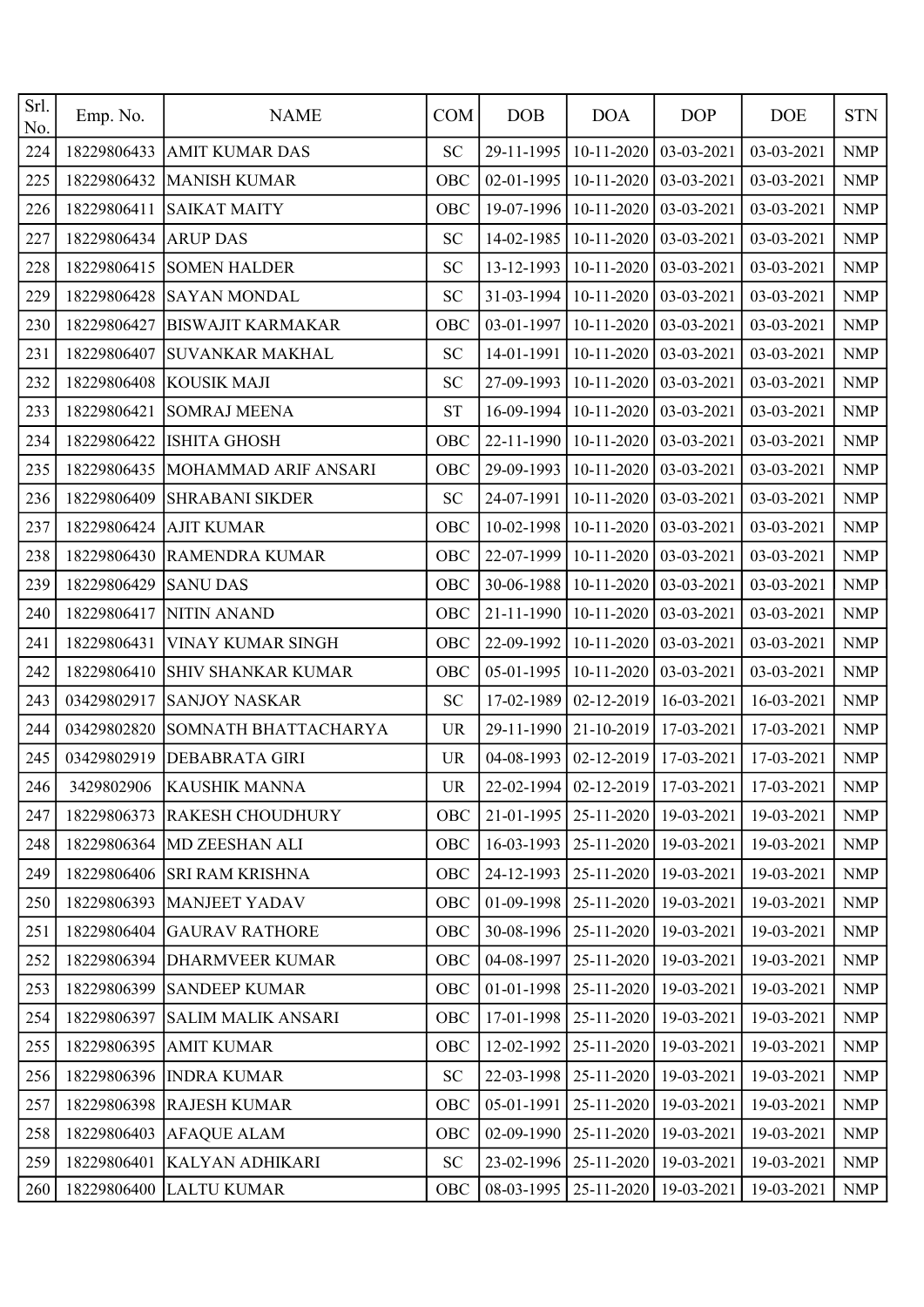| Srl.<br>No. | Emp. No.    | <b>NAME</b>                 | <b>COM</b> | <b>DOB</b>       | <b>DOA</b>                                  | <b>DOP</b> | <b>DOE</b> | <b>STN</b> |
|-------------|-------------|-----------------------------|------------|------------------|---------------------------------------------|------------|------------|------------|
| 261         | 18229806556 | PINKI MONDAL                | <b>SC</b>  | 03-02-1994       | 09-12-2020                                  | 06-04-2021 | 06-04-2021 | <b>NMP</b> |
| 262         | 18229806568 | YARASI VENKATA VIJAY KUMAR  | OBC        | 20-08-1988       | 09-12-2020                                  | 06-04-2021 | 06-04-2021 | <b>NMP</b> |
| 263         | 18229806577 | <b>VIKAS TATWA</b>          | <b>SC</b>  | 04-06-1989       | 09-12-2020                                  | 06-04-2021 | 06-04-2021 | <b>NMP</b> |
| 264         | 18229806569 | MD RAHAMATULLAH ANSARI      | OBC        | 07-01-1995       | 09-12-2020                                  | 06-04-2021 | 06-04-2021 | <b>NMP</b> |
| 265         | 18229806563 | <b>ARUN PRASAD</b>          | OBC        | 26-10-1987       | 09-12-2020                                  | 06-04-2021 | 06-04-2021 | <b>NMP</b> |
| 266         | 18229806582 | PUSHPENDRA PATEL            | OBC        | 31-07-1993       | 09-12-2020                                  | 06-04-2021 | 06-04-2021 | <b>NMP</b> |
| 267         | 18229806583 | VISHWASH SONI               | OBC        | 01-06-1992       | 09-12-2020                                  | 06-04-2021 | 06-04-2021 | <b>NMP</b> |
| 268         | 18229806561 | <b>MANISH KUMAR</b>         | OBC        | 08-12-1997       | 09-12-2020                                  | 06-04-2021 | 06-04-2021 | <b>NMP</b> |
| 269         | 18229806589 | <b>KISHAN KUMAR</b>         | <b>SC</b>  | 09-06-1992       | 09-12-2020                                  | 06-04-2021 | 06-04-2021 | <b>NMP</b> |
| 270         | 18229806549 | <b>DIPAK KUMAR THAKUR</b>   | OBC        | 05-07-1993       | 09-12-2020                                  | 06-04-2021 | 06-04-2021 | <b>NMP</b> |
| 271         | 18229806536 | <b>ABHIJIT KONAI</b>        | <b>SC</b>  | 04-04-1994       | 09-12-2020                                  | 06-04-2021 | 06-04-2021 | <b>NMP</b> |
| 272         | 18229806570 | <b>SOUMEN MANDAL</b>        | OBC        | 05-11-1985       | 09-12-2020                                  | 06-04-2021 | 06-04-2021 | <b>NMP</b> |
| 273         | 18229806552 | <b>SHARDA SHAW</b>          | OBC        | 27-06-1988       | 09-12-2020                                  | 06-04-2021 | 06-04-2021 | <b>NMP</b> |
| 274         | 18229806588 | <b>MONI SHARMA</b>          | <b>SC</b>  | 06-01-1990       | 09-12-2020                                  | 06-04-2021 | 06-04-2021 | <b>NMP</b> |
| 275         | 18229806548 | <b>SOURAV HALDER</b>        | OBC        | 03-08-1990       | 09-12-2020                                  | 06-04-2021 | 06-04-2021 | <b>NMP</b> |
| 276         | 18229806587 | <b>SUNIL YAADAV</b>         | OBC        | 16-10-1992       | 09-12-2020                                  | 06-04-2021 | 06-04-2021 | <b>NMP</b> |
| 277         | 18229806540 | MAHESH BURNWAL              | OBC        | 15-02-1994       | 09-12-2020                                  | 06-04-2021 | 06-04-2021 | <b>NMP</b> |
| 278         | 18229806550 | <b>RAJU GHORAI</b>          | <b>UR</b>  | 13-02-1993       | 09-12-2020                                  | 06-04-2021 | 06-04-2021 | <b>NMP</b> |
| 279         | 18229806557 | <b>JUGAL KRISHNA SARKAR</b> | <b>SC</b>  | 21-04-1993       | 09-12-2020                                  | 06-04-2021 | 06-04-2021 | <b>NMP</b> |
| 280         | 18229806578 | <b>ABHISHEK GHOSH</b>       | OBC        | 18-07-1990       | 09-12-2020                                  | 06-04-2021 | 06-04-2021 | <b>NMP</b> |
| 281         | 18229806571 | <b>AMAR SUTRADHAR</b>       | OBC        | 14-11-1991       | 09-12-2020                                  | 06-04-2021 | 06-04-2021 | <b>NMP</b> |
| 282         | 18229806576 | NANDINI PRAJAPATI           | OBC        | 14-12-1993       | 09-12-2020                                  | 06-04-2021 | 06-04-2021 | <b>NMP</b> |
| 283         |             | 18229806581 SOUVIK MONDAL   | <b>SC</b>  |                  | 29-04-1994 09-12-2020 06-04-2021 06-04-2021 |            |            | NMP        |
| 284         | 18229806580 | <b>ANUP KUMAR</b>           | <b>OBC</b> | 30-08-1994       | 09-12-2020                                  | 06-04-2021 | 06-04-2021 | <b>NMP</b> |
| 285         |             | 18229806579 SOURAV SINGHA   | SC         | 08-02-1992       | 09-12-2020                                  | 06-04-2021 | 06-04-2021 | <b>NMP</b> |
| 286         |             | 18229806558 PRABHAS GORAI   | OBC        | 07-03-1993       | 09-12-2020                                  | 06-04-2021 | 06-04-2021 | <b>NMP</b> |
| 287         | 18229806546 | <b>SUMIT KUMAR</b>          | OBC        | 05-07-1995       | 09-12-2020                                  | 06-04-2021 | 06-04-2021 | <b>NMP</b> |
| 288         | 18229806573 | <b>KRISHAN KUMAR</b>        | OBC        | 05-04-1993       | 09-12-2020                                  | 06-04-2021 | 06-04-2021 | <b>NMP</b> |
| 289         | 18229806562 | <b>SOMA MAJI</b>            | <b>SC</b>  | 23-04-1997       | 09-12-2020                                  | 06-04-2021 | 06-04-2021 | <b>NMP</b> |
| 290         | 18229806544 | CHANDAN KUMAR CHOUDHARY     | OBC        | 09-03-1994       | 09-12-2020                                  | 06-04-2021 | 06-04-2021 | <b>NMP</b> |
| 291         | 18229806553 | <b>MRIGANKA PODDAR</b>      | <b>SC</b>  | 06-11-1984       | 09-12-2020                                  | 06-04-2021 | 06-04-2021 | <b>NMP</b> |
| 292         |             | 18229806566 RANVEER KUMAR   | OBC        | 15-10-1993       | 09-12-2020                                  | 07-04-2021 | 06-04-2021 | <b>NMP</b> |
| 293         | 18229806565 | ANKITA SHARMA               | <b>SC</b>  | 18-04-1995       | 09-12-2020                                  | 06-04-2021 | 06-04-2021 | <b>NMP</b> |
| 294         | 18229806554 | VEVEKANAND KUMAR            | OBC        | 02-05-1996       | 09-12-2020                                  | 06-04-2021 | 06-04-2021 | <b>NMP</b> |
| 295         | 18229806585 | <b>SANJEEV KUMAR</b>        | OBC        | $10 - 11 - 1986$ | 09-12-2020                                  | 06-04-2021 | 06-04-2021 | <b>NMP</b> |
| 296         | 18229806542 | <b>AJOY KUMAR ROY</b>       | <b>SC</b>  | 16-04-1990       | $09-12-2020$                                | 06-04-2021 | 06-04-2021 | <b>NMP</b> |
| 297         |             | 18229806586 ANURAG SHARMA   | <b>SC</b>  |                  | 21-01-1994   09-12-2020   06-04-2021        |            | 06-04-2021 | <b>NMP</b> |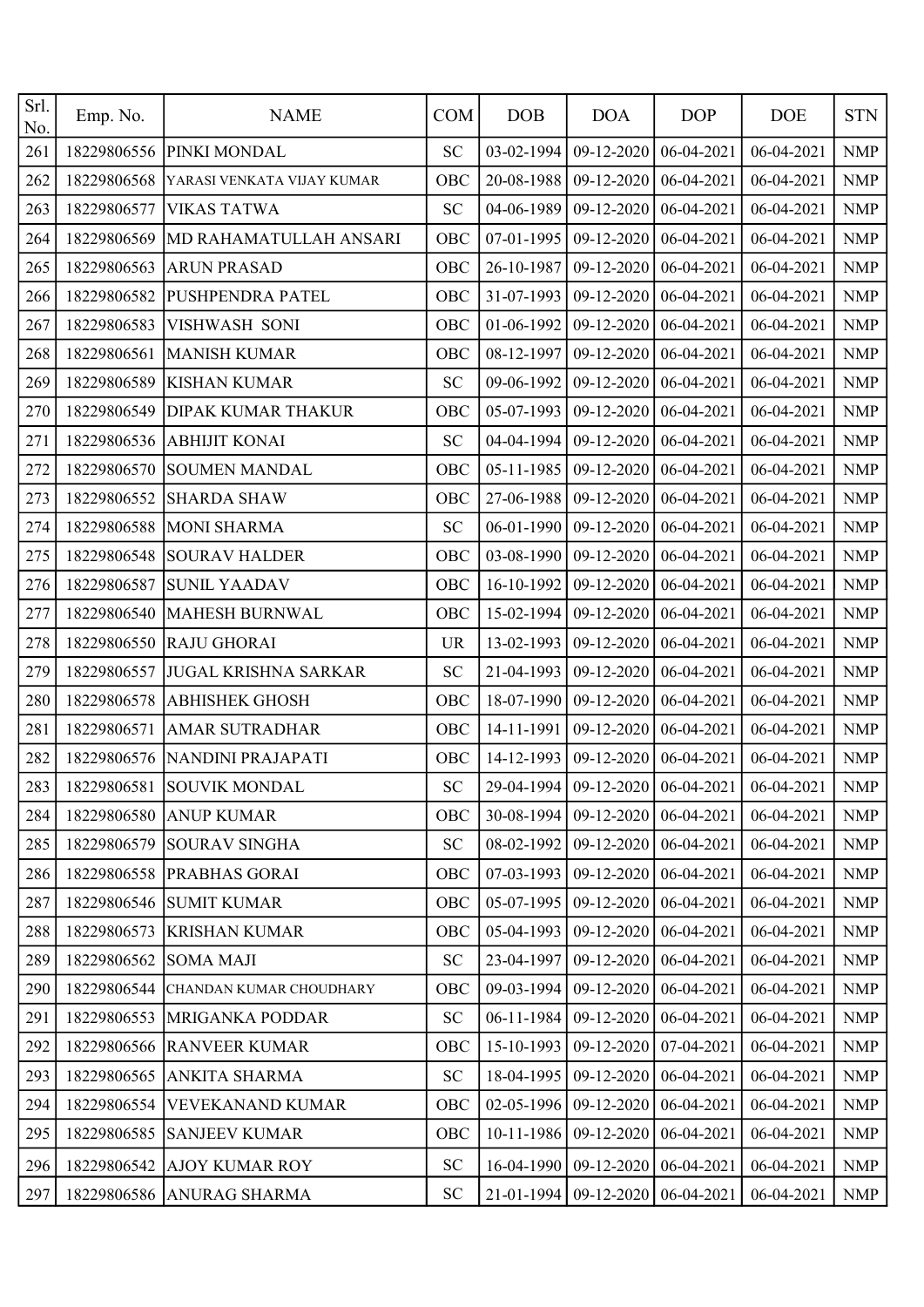| Srl.<br>No. | Emp. No.    | <b>NAME</b>                    | <b>COM</b> | <b>DOB</b> | <b>DOA</b>   | <b>DOP</b> | <b>DOE</b>                                        | <b>STN</b>                |
|-------------|-------------|--------------------------------|------------|------------|--------------|------------|---------------------------------------------------|---------------------------|
| 298         | 18229806555 | <b>SANDIP KAR</b>              | OBC        | 29-06-1990 | 09-12-2020   | 06-04-2021 | 06-04-2021                                        | <b>NMP</b>                |
| 299         | 18229806559 | <b>SUSHIL KUMAR PAL</b>        | OBC        | 16-11-1994 | 09-12-2020   | 06-04-2021 | 06-04-2021                                        | <b>NMP</b>                |
| 300         | 18229806560 | <b>ALOK KUMAR</b>              | <b>SC</b>  | 31-12-1993 | 09-12-2020   | 07-04-2021 | 06-04-2021                                        | <b>NMP</b>                |
| 301         | 18229806538 | <b>ARIJIT MONDAL</b>           | <b>SC</b>  | 22-08-1993 | 09-12-2020   | 06-04-2021 | 06-04-2021                                        | <b>NMP</b>                |
| 302         | 18229806567 | <b>PAWAN KUMAR</b>             | OBC        | 03-02-1995 | 09-12-2020   | 06-04-2021 | 06-04-2021                                        | <b>NMP</b>                |
| 303         | 18229806547 | <b>RAHUL SAINI</b>             | OBC        | 25-05-1992 | 09-12-2020   | 20-07-2021 | 06-04-2021                                        | <b>NMP</b>                |
| 304         | 18229806596 | <b>JAY KRISHNA MISHRA</b>      | <b>UR</b>  | 06-06-1995 | 09-12-2020   | 06-04-2021 | 06-04-2021                                        | <b>NMP</b>                |
| 305         | 18229806602 | VIVEK KUMAR TIWARI             | <b>UR</b>  | 15-12-1993 | 09-12-2020   | 06-04-2021 | 06-04-2021                                        | <b>NMP</b>                |
| 306         | 18229806597 | <b>SAURABH SINGH</b>           | <b>UR</b>  | 02-04-1994 | 09-12-2020   | 06-04-2021 | 06-04-2021                                        | <b>NMP</b>                |
| 307         | 18229806608 | <b>SURAJIT SOME</b>            | <b>UR</b>  | 04-12-1991 | 09-12-2020   | 06-04-2021 | 06-04-2021                                        | <b>NMP</b>                |
| 308         | 18229806661 | <b>ATUL KUMAR SINGH</b>        | <b>UR</b>  | 11-07-1996 | 09-12-2020   | 06-04-2021 | 06-04-2021                                        | <b>NMP</b>                |
| 309         | 18229806635 | <b>DINESH KUMAR BIJARNIYA</b>  | OBC        | 01-01-1994 | 09-12-2020   | 06-04-2021 | 06-04-2021                                        | $\ensuremath{\text{NMP}}$ |
| 310         | 18229806654 | DEEPAK KUMAR CHOURASIA         | OBC        | 11-04-1990 | 09-12-2020   | 06-04-2021 | 06-04-2021                                        | <b>NMP</b>                |
| 311         | 18229806629 | <b>RAHUL KUMAR GOSWAMI</b>     | <b>UR</b>  | 03-02-1991 | 09-12-2020   | 06-04-2021 | 06-04-2021                                        | <b>NMP</b>                |
| 312         | 18229806632 | SUPRIYA MONDAL                 | <b>SC</b>  | 05-04-1993 | 09-12-2020   | 06-04-2021 | 06-04-2021                                        | <b>NMP</b>                |
| 313         | 18229806640 | <b>SAGAR CHAKI</b>             | <b>UR</b>  | 30-03-1992 | 09-12-2020   | 06-04-2021 | 06-04-2021                                        | <b>NMP</b>                |
| 314         | 18229806645 | <b>AMARJEET KUMAR</b>          | OBC        | 02-10-1994 | 09-12-2020   | 06-04-2021 | 06-04-2021                                        | <b>NMP</b>                |
| 315         | 18229806603 | <b>JAYANTA MISHRA</b>          | <b>UR</b>  | 15-02-1997 | 09-12-2020   | 06-04-2021 | 06-04-2021                                        | <b>NMP</b>                |
| 316         | 18229806642 | NAYAB AZAM                     | OBC        | 22-06-1991 | 09-12-2020   | 06-04-2021 | 06-04-2021                                        | <b>NMP</b>                |
| 317         | 18229806648 | <b>SHASHI BHUSHAN KUMAR</b>    | OBC        | 16-09-1992 | 09-12-2020   | 06-04-2021 | 06-04-2021                                        | <b>NMP</b>                |
| 318         | 18229806609 | <b>JITENDRA PRASAD MAHATO</b>  | <b>UR</b>  | 01-01-1994 | 09-12-2020   | 06-04-2021 | 06-04-2021                                        | <b>NMP</b>                |
| 319         | 18229806639 | <b>SHUBHADIP PAL</b>           | <b>UR</b>  | 25-02-1994 | 09-12-2020   | 06-04-2021 | 06-04-2021                                        | <b>NMP</b>                |
| 320         |             | 18229806604   MD AMIM HUSSAIN  | <b>UR</b>  |            |              |            | 28-10-1993   09-12-2020   06-04-2021   06-04-2021 | NMP                       |
| 321         | 18229806601 | <b>SOURAV CHAKRABORTY</b>      | UR.        | 11-03-1994 | 09-12-2020   | 06-04-2021 | 06-04-2021                                        | <b>NMP</b>                |
| 322         |             | 18229806598 NIRAJ KUMAR        | OBC        | 25-01-1990 | 09-12-2020   | 06-04-2021 | 06-04-2021                                        | <b>NMP</b>                |
| 323         | 18229806652 | <b>SUBODH KUMAR</b>            | <b>UR</b>  | 27-03-1993 | 09-12-2020   | 06-04-2021 | 06-04-2021                                        | <b>NMP</b>                |
| 324         | 18229806658 | <b>SOURAV SAHA</b>             | <b>UR</b>  | 02-03-1995 | 09-12-2020   | 06-04-2021 | 06-04-2021                                        | <b>NMP</b>                |
| 325         | 18229806607 | <b>CHIRANJEEV KUMAR MANDAL</b> | OBC        | 02-05-1995 | 09-12-2020   | 06-04-2021 | 06-04-2021                                        | <b>NMP</b>                |
| 326         | 18229806643 | <b>KALINATH SINGH</b>          | <b>UR</b>  | 01-03-1990 | 09-12-2020   | 08-04-2021 | 06-04-2021                                        | <b>NMP</b>                |
| 327         | 18229806631 | <b>PARVEEN KUMAR</b>           | <b>SC</b>  | 11-02-1991 | 09-12-2020   | 06-04-2021 | 06-04-2021                                        | <b>NMP</b>                |
| 328         | 18229806660 | <b>GAURAV KAMAL</b>            | <b>SC</b>  | 06-04-1992 | 09-12-2020   | 06-04-2021 | 06-04-2021                                        | <b>NMP</b>                |
| 329         | 18229806662 | MITHILESH KUMAR RAY            | <b>UR</b>  | 10-02-1994 | 09-12-2020   | 06-04-2021 | 06-04-2021                                        | <b>NMP</b>                |
| 330         | 18229806659 | <b>BRIJ MOHAN VERMA</b>        | <b>SC</b>  | 15-04-1995 | 09-12-2020   | 13-04-2021 | 06-04-2021                                        | <b>NMP</b>                |
| 331         | 18229806636 | <b>TANMOY HATI</b>             | <b>UR</b>  | 07-10-1995 | 09-12-2020   | 06-04-2021 | 06-04-2021                                        | <b>NMP</b>                |
| 332         | 18229806644 | MAMPI SINGHA                   | SC         | 30-11-1995 | 09-12-2020   | 06-04-2021 | 06-04-2021                                        | <b>NMP</b>                |
| 333         | 18229806593 | <b>AMARJEET KUMAR</b>          | SC         | 14-02-1996 | 09-12-2020   | 06-04-2021 | 06-04-2021                                        | <b>NMP</b>                |
| 334         | 18229806630 | <b>SHUBHAM KUMAR BALL</b>      | <b>UR</b>  | 25-03-1994 | $09-12-2020$ | 06-04-2021 | 06-04-2021                                        | <b>NMP</b>                |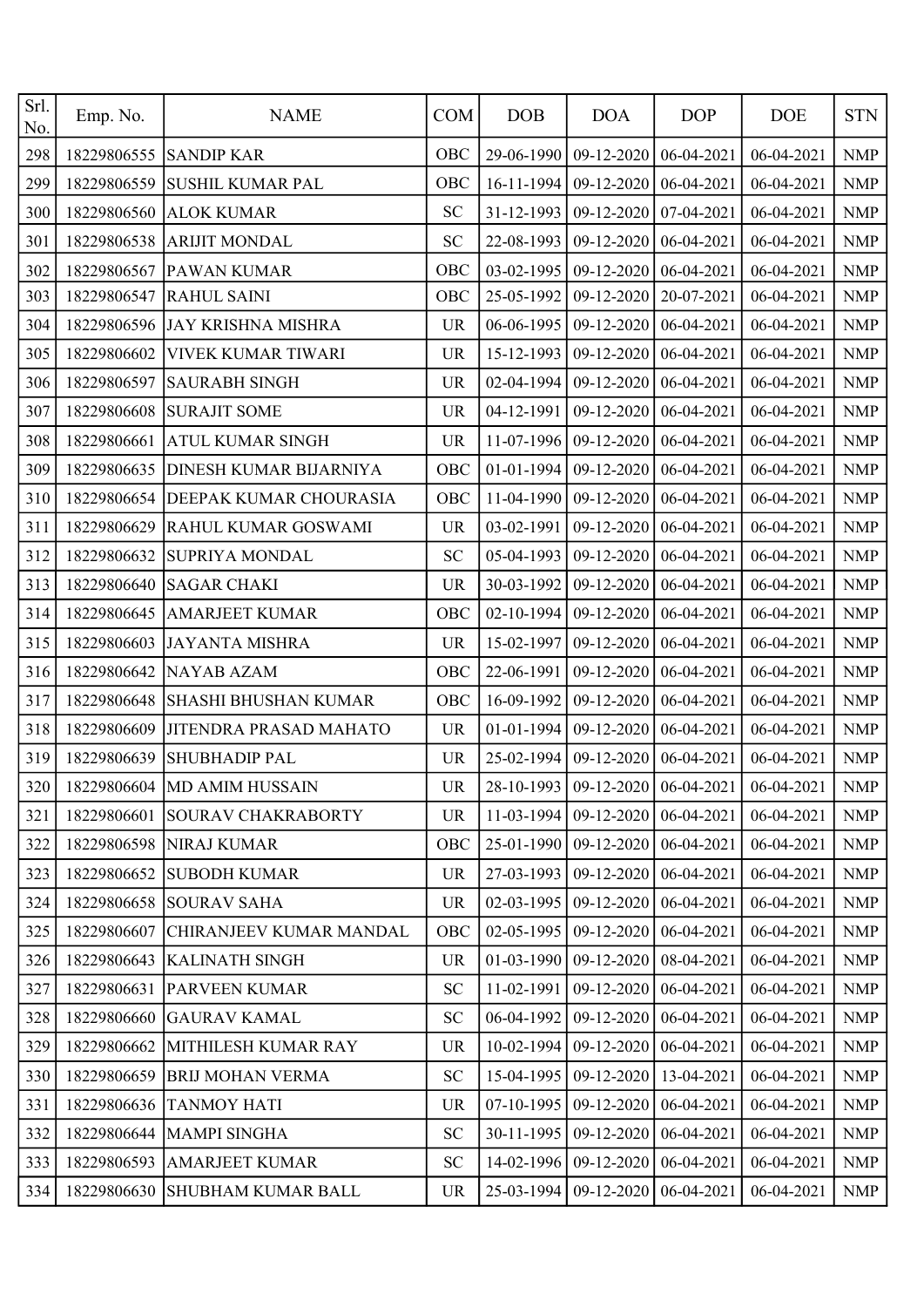| Srl.<br>No. | Emp. No.    | <b>NAME</b>                    | <b>COM</b> | <b>DOB</b>       | <b>DOA</b>              | <b>DOP</b>       | <b>DOE</b>                                  | <b>STN</b> |
|-------------|-------------|--------------------------------|------------|------------------|-------------------------|------------------|---------------------------------------------|------------|
| 335         | 18229806605 | <b>VIVEK KUMAR SAW</b>         | <b>UR</b>  | 17-08-1994       | 09-12-2020              | 06-04-2021       | 06-04-2021                                  | <b>NMP</b> |
| 336         | 18229806650 | <b>DOLAN MUKHERJEE</b>         | <b>UR</b>  | 12-04-1989       | 09-12-2020              | 06-04-2021       | 06-04-2021                                  | <b>NMP</b> |
| 337         | 18229806651 | <b>RAVI RANJAN</b>             | <b>SC</b>  | 08-05-1990       | 09-12-2020              | 06-04-2021       | 06-04-2021                                  | <b>NMP</b> |
| 338         | 18229806594 | <b>KUMAR SUMAN SAURAV</b>      | OBC        | 05-01-1991       | 09-12-2020              | 06-04-2021       | 06-04-2021                                  | <b>NMP</b> |
| 339         | 18229806646 | AKANKSHA KUMARI                | <b>SC</b>  | 14-04-1994       | 09-12-2020              | 06-04-2021       | 06-04-2021                                  | <b>NMP</b> |
| 340         | 18229806663 | MUKESH KUMAR MANDAL            | OBC        | 21-08-1996       | 09-12-2020              | 06-04-2021       | 06-04-2021                                  | <b>NMP</b> |
| 341         | 18229806600 | <b>PUSHKAR CHOUBEY</b>         | <b>UR</b>  | 18-12-1993       | 09-12-2020              | 06-04-2021       | 06-04-2021                                  | <b>NMP</b> |
| 342         | 18229806633 | <b>RAMESH CHAWLA</b>           | <b>SC</b>  | 12-12-1995       | 09-12-2020              | 06-04-2021       | 06-04-2021                                  | <b>NMP</b> |
| 343         | 18229806656 | <b>GAURAV GUPTA</b>            | <b>UR</b>  | 18-05-1993       | 09-12-2020              | 06-04-2021       | 06-04-2021                                  | <b>NMP</b> |
| 344         | 18229806649 | <b>RAJEEV KUMAR</b>            | OBC        | 15-04-1992       | 09-12-2020              | 06-04-2021       | 06-04-2021                                  | <b>NMP</b> |
| 345         | 18229806634 | <b>NIRUPAM BISWAS</b>          | OBC        | 11-06-1992       | 09-12-2020              | 06-04-2021       | 06-04-2021                                  | <b>NMP</b> |
| 346         | 18229806657 | SUBODH KUMAR GUPTA             | OBC        | 20-01-1991       | 09-12-2020              | 06-04-2021       | 06-04-2021                                  | <b>NMP</b> |
| 347         | 18229806655 | <b>LALAN KUMAR</b>             | <b>UR</b>  | 26-01-1989       | 09-12-2020              | 06-04-2021       | 06-04-2021                                  | <b>NMP</b> |
| 348         | 27329807781 | <b>ATANU TRIPATHI</b>          | <b>UR</b>  | 29-12-1992       | 25-10-2019              | 08-04-2021       | 08-04-2021                                  | <b>NMP</b> |
| 349         | 27329807059 | <b>INDRAJEET KUMAR</b>         | OBC        | 29-05-1995       | 29-08-2019              | 09-04-2021       | 09-04-2021                                  | <b>NMP</b> |
| 350         | 12329802244 | <b>SAMIRAN GHARA</b>           | <b>UR</b>  | 12-03-1997       | 13-08-2019              | 22-04-2021       | 22-04-2021                                  | <b>NMP</b> |
| 351         | 12329802247 | RINKU SASMAL                   | <b>UR</b>  | 02-03-1989       | 13-08-2019              | 23-04-2021       | 23-04-2021                                  | <b>NMP</b> |
| 352         | 27329807478 | KOUSHIK MONDAL                 | <b>SC</b>  | 02-04-1993       | 28-10-2019              | 23-04-2021       | 23-04-2021                                  | <b>KGP</b> |
| 353         | 03429802895 | SIDDHARTHA KARMAKAR            | <b>UR</b>  | 10-01-1990       | 02-12-2019              | 23-04-2021       | 23-04-2021                                  | <b>KGP</b> |
| 354         | 03429802900 | SAUMITRA SASMOL                | <b>UR</b>  | 18-08-1992       | 02-12-2019              | 23-04-2021       | 23-04-2021                                  | <b>SRC</b> |
| 355         | 18229806670 | <b>GADADHAR ADAK</b>           | <b>UR</b>  | 04-01-1995       | 01-01-2021              | 27-04-2021       | 27-04-2021                                  | <b>NMP</b> |
| 356         | 18229806665 | <b>GAJENDRA KUMAR</b>          | OBC        | 10-01-1993       | 01-01-2021              | 27-04-2021       | 27-04-2021                                  | <b>NMP</b> |
| 357         |             | 18229806669 NARENDRA KUMAR     | SC         |                  |                         |                  | 12-12-1995 01-01-2021 27-04-2021 27-04-2021 | NMP        |
| 358         |             | 18229806666 SUNIL KUMAR SUMAN  | <b>OBC</b> | 05-01-1989       | 01-01-2021              | 27-04-2021       | 27-04-2021                                  | <b>NMP</b> |
| 359         | 18229806671 | <b>AMAN GAURAV</b>             | OBC        | 15-08-1993       | 01-01-2021              | 27-04-2021       | 27-04-2021                                  | <b>NMP</b> |
| 360         | 18229806672 | <b>ALOK KUMAR SINGH</b>        | <b>UR</b>  | $10-10-1996$     | 01-01-2021              | 27-04-2021       | 27-04-2021                                  | <b>NMP</b> |
| 361         | 18229806678 | <b>ROHIT KUMAR PANDIT</b>      | OBC        | 15-11-1996       | 01-01-2021              | 27-04-2021       | 27-04-2021                                  | <b>NMP</b> |
| 362         | 18229806668 | <b>PRAHLAD CHOUDHRY</b>        | <b>SC</b>  | 31-03-1993       | 01-01-2021              | 27-04-2021       | 27-04-2021                                  | <b>NMP</b> |
| 363         | 18229806664 | <b>RAM MONDAL</b>              | <b>SC</b>  | 03-04-1991       | 01-01-2021              | 27-04-2021       | 27-04-2021                                  | <b>NMP</b> |
| 364         | 18229806667 | <b>AMIT MINZ</b>               | <b>ST</b>  | 18-06-1992       | 01-01-2021              | 27-04-2021       | 27-04-2021                                  | <b>NMP</b> |
| 365         | 12329802226 | <b>SAMIR KUNDU</b>             | OBC        | 14-11-1994       | 13-08-2019              | 29-04-2021       | 29-04-2021                                  | <b>KGP</b> |
| 366         | 27329807463 | <b>ABHISHEK KUNDU</b>          | <b>UR</b>  | $14 - 11 - 1996$ | 25-10-2019              | 03-05-2021       | 03-05-2021                                  | <b>KGP</b> |
| 367         | 03529801423 | <b>SANTANU MAITY</b>           | <b>UR</b>  | 07-11-1990       | 21-10-2019              | 13-05-2021       | 13-05-2021                                  | <b>KGP</b> |
| 368         | 03529801485 | <b>UTPAL GHOSH</b>             | <b>UR</b>  | 10-01-1991       | 02-12-2019              | 13-05-2021       | 13-05-2021                                  | <b>KGP</b> |
| 369         |             | 03529801506 PULAKESH MAITY     | <b>UR</b>  | 17-03-1991       | 02-12-2019              | $13 - 05 - 2021$ | 13-05-2021                                  | <b>KGP</b> |
| 370         |             | 03229803218   PRADIP KUMAR DAS | UR         | 30-07-1989       | 02-09-2019              | 01-06-2021       | 01-06-2021                                  | <b>SRC</b> |
| 371         | 03229803231 | <b>BIVASH PRADHAN</b>          | <b>UR</b>  | 09-10-1992       | $02-09-2019$ 02-06-2021 |                  | 02-06-2021                                  | <b>SRC</b> |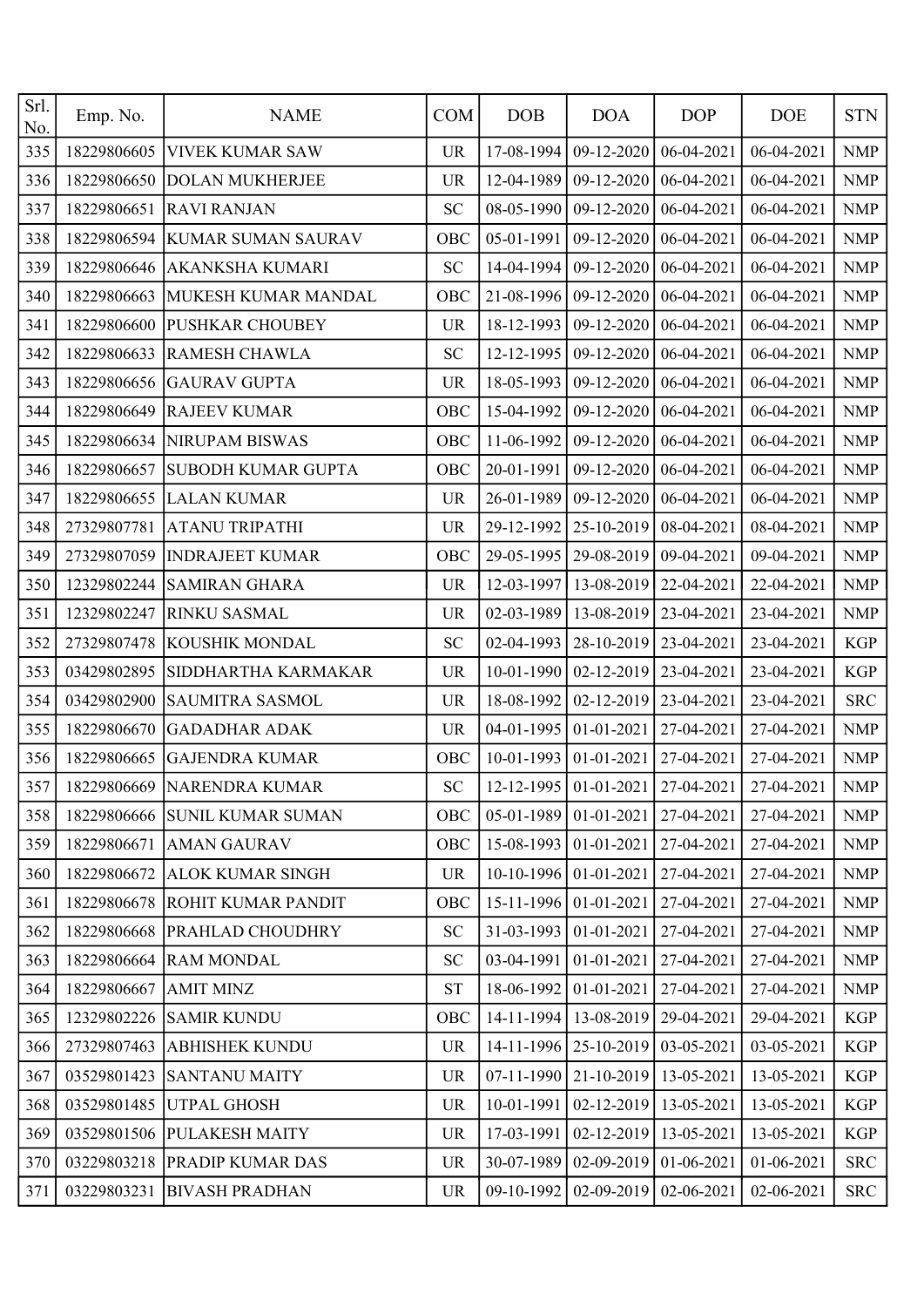| Srl.<br>No. | Emp. No.               | <b>NAME</b>                | <b>COM</b> | <b>DOB</b> | <b>DOA</b>                           | <b>DOP</b>   | <b>DOE</b>                                        | <b>STN</b> |
|-------------|------------------------|----------------------------|------------|------------|--------------------------------------|--------------|---------------------------------------------------|------------|
| 372         | 03429802938            | <b>RAJESH AWON</b>         | OBC        | 29-06-1993 | $02 - 12 - 2019$                     | 10-06-2021   | 10-06-2021                                        | <b>SRC</b> |
| 373         | 03229803187            | <b>JAYANTA DAS</b>         | <b>UR</b>  | 10-03-1991 | $02-09-2019$                         | 24-06-2021   | 24-06-2021                                        | <b>KGP</b> |
| 374         | 03829801227            | SOUMITRA DASADHIKARY       | <b>UR</b>  | 06-06-1993 | 21-10-2019                           | 24-06-2021   | 24-06-2021                                        | <b>KGP</b> |
| 375         | 03829801244            | <b>SUSHANTA SHASMAL</b>    | <b>UR</b>  | 21-11-1995 | 21-10-2019                           | 24-06-2021   | 24-06-2021                                        | <b>KGP</b> |
| 376         | 03829801247            | <b>SOMNATH PANJA</b>       | <b>UR</b>  | 01-04-1996 | 21-10-2019                           | 24-06-2021   | 24-06-2021                                        | <b>KGP</b> |
| 377         | 03829801304            | <b>ARPAN PRAMANICK</b>     | <b>SC</b>  | 12-06-1991 | 18-11-2019                           | 26-06-2021   | 24-06-2021                                        | <b>NMP</b> |
| 378         | 03429802941            | <b>SUMAN KHANRA</b>        | <b>UR</b>  | 10-01-1995 | 02-12-2019                           | $28-06-2021$ | 28-06-2021                                        | <b>SRC</b> |
| 379         | 53162131201            | <b>SHUVENDU DOLUI</b>      | <b>UR</b>  | 01-01-1988 | 19-12-2013                           | 02-07-2021   | 02-07-2021                                        | <b>NMP</b> |
| 380         | 53162131153            | MAHADEV SAMANTA            | <b>UR</b>  | 11-04-1990 | 19-12-2013                           | 02-07-2021   | 02-07-2021                                        | <b>NMP</b> |
| 381         | 03829801254            | <b>SHYAMAL DEY</b>         | OBC        | 23-03-1993 | 21-10-2019                           | 13-07-2021   | 13-07-2021                                        | <b>KGP</b> |
| 382         | 03429802922            | <b>BISHWAJIT SIT</b>       | <b>SC</b>  | 15-08-1990 | 26-12-2019                           | 13-07-2021   | 13-07-2021                                        | <b>KGP</b> |
| 383         | 53162140057            | <b>KARTIK BARMAN</b>       | <b>SC</b>  | 09-06-1990 | 22-01-2014                           | 16-07-2021   | 16-07-2021                                        | <b>NMP</b> |
| 384         | 03829801320            | <b>SUSHIL MANDI</b>        | <b>ST</b>  | 06-11-1994 | 18-11-2019                           | 20-07-2021   | 20-07-2021                                        | <b>KGP</b> |
| 385         | 53162140027            | LAKSHMI KANTA RUHIDAS      | <b>SC</b>  | 09-07-1986 | $23 - 01 - 2014$                     | 21-07-2021   | 21-07-2021                                        | <b>NMP</b> |
| 386         | 18329803643            | <b>SUBHANKAR BHUNIA</b>    | <b>UR</b>  | 15-06-1991 | 04-11-2019                           | 23-07-2021   | 23-07-2021                                        | <b>KGP</b> |
| 387         | 18329803628            | <b>SHIBAJI DUTTA</b>       | OBC        | 09-07-1993 | 04-11-2019 23-07-2021                |              | 23-07-2021                                        | <b>KGP</b> |
| 388         | 18329803611            | <b>DEIYAN KHAN</b>         | <b>UR</b>  | 05-11-1994 | 04-11-2019                           | 23-07-2021   | 23-07-2021                                        | <b>KGP</b> |
| 389         | 18329803609            | <b>CHANDAN BERA</b>        | OBC        | 11-12-1992 | 05-11-2019                           | 23-07-2021   | 23-07-2021                                        | <b>KGP</b> |
| 390         | 18329803644            | <b>SOURAV BHUNIA</b>       | <b>UR</b>  | 01-04-1993 | 04-11-2019                           | 24-07-2021   | 24-07-2021                                        | <b>KGP</b> |
| 391         | 18329803647            | <b>SOUVIK SARKAR</b>       | OBC        | 30-03-1994 | 04-11-2019                           | 24-07-2021   | 24-07-2021                                        | <b>KGP</b> |
| 392         | 503AP100456 ISHITA DAS |                            | OBC        | 03-07-1991 | $30 - 05 - 2016$                     | 26-07-2021   | 26-07-2021                                        | <b>NMP</b> |
| 393         | 53162140070            | <b>BISWANATH BERA</b>      | <b>UR</b>  | 22-01-1988 | $29 - 01 - 2014$                     | 28-07-2021   | 28-07-2021                                        | <b>NMP</b> |
| 394         |                        | ,06229801374 CHANDAN KUMAR | <b>UR</b>  |            |                                      |              | 24-10-1990   10-03-2017   29-07-2021   29-07-2021 | NMP        |
| 395         |                        | 15283594083 JAREENA TUBID  | <b>ST</b>  | 10-10-1989 | $03-06-2013$                         | 04-08-2021   | 04-08-2021                                        | <b>NMP</b> |
| 396         | 03829801327            | <b>SASHANKA SING</b>       | <b>ST</b>  |            | 30-05-1994   18-11-2019              | 10-08-2021   | 10-08-2021                                        | KGP        |
| 397         | 18329803642            | <b>SWAPAN PRAMANIK</b>     | <b>SC</b>  | 20-04-1995 | $04-11-2019$                         | 18-09-2021   | 18-09-2021                                        | KGP        |
| 398         | 18329803650            | <b>BABUN BARMAN</b>        | SC         | 17-12-1993 | $07-11-2019$                         | 18-09-2021   | 18-09-2021                                        | <b>KGP</b> |
| 399         | 18329803701            | <b>KESHAB SAHOO</b>        | OBC        | 25-04-1995 | $07-11-2019$                         | 18-09-2021   | 18-09-2021                                        | KGP        |
| 400         | 03829801346            | <b>BINOY GHOSH</b>         | OBC        | 03-12-1994 | 18-11-2019                           | $28-09-2021$ | 28-09-2021                                        | <b>KGP</b> |
| 401         | 18329803608            | <b>BIKAS KUMAR PAUL</b>    | OBC        | 22-09-1988 | $05-11-2019$                         | 06-10-2021   | 06-10-2021                                        | <b>KGP</b> |
| 402         | 18329803747            | <b>AYAN KUMAR DAS</b>      | OBC        | 16-03-1990 | $05-12-2019$                         | 06-10-2021   | 06-10-2021                                        | <b>KGP</b> |
| 403         | 18329803785            | <b>PAULAMI MAZUMDAR</b>    | UR         | 17-11-1992 | $16-12-2019$                         | 06-10-2021   | 06-10-2021                                        | <b>KGP</b> |
| 404         | 07629800523            | <b>SATISH KUMAR</b>        | OBC        | 10-03-1989 | $02 - 11 - 2016$                     | 12-11-2021   | 12-11-2021                                        | <b>NMP</b> |
| 405         | 07629800520            | <b>MANNU KUMAR</b>         | OBC        | 09-01-1991 | $02 - 11 - 2016$                     | 12-11-2021   | 12-11-2021                                        | <b>NMP</b> |
| 406         |                        | 27329807646 MILAN HAZRA    | <b>UR</b>  | 19-02-1995 | $25-10-2019$ 09-11-2021              |              | 09-11-2021                                        | <b>NMP</b> |
| 407         | 03229803232            | <b>PARTHASARATHI DAS</b>   | <b>UR</b>  | 07-02-1991 | $02-09-2019$                         | 16-11-2021   | 16-11-2021                                        | <b>NMP</b> |
| 408         | 18329803602            | ARNAB KUMAR JANA           | <b>UR</b>  |            | 20-03-1993   04-11-2019   26-11-2021 |              | 26-11-2021                                        | NMP        |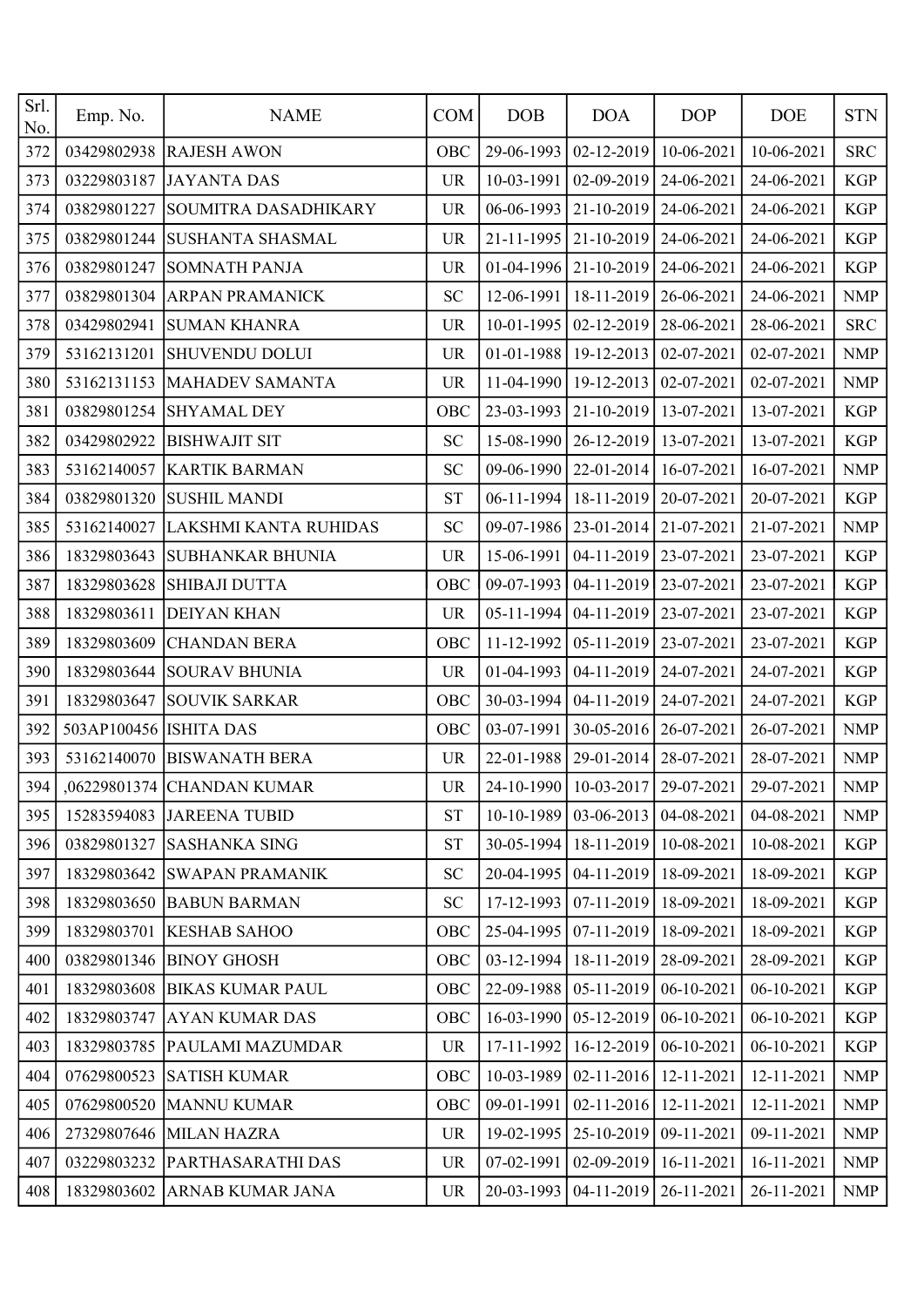| Srl.<br>No. | Emp. No.    | <b>NAME</b>                      | <b>COM</b> | <b>DOB</b> | <b>DOA</b> | <b>DOP</b>       | <b>DOE</b> | <b>STN</b>                |
|-------------|-------------|----------------------------------|------------|------------|------------|------------------|------------|---------------------------|
| 409         | 18329803748 | <b>ARINDAM MAJUMDER</b>          | <b>UR</b>  | 11-12-1990 | 05-12-2019 | 26-11-2021       | 26-11-2021 | <b>NMP</b>                |
| 410         | 18329803765 | <b>SOURAV RANA</b>               | OBC        | 27-09-1997 | 05-12-2019 | 26-11-2021       | 26-11-2021 | <b>NMP</b>                |
| 411         | 03429802924 | <b>SWASTIK BAR</b>               | <b>SC</b>  | 10-07-1994 | 26-12-2019 | $02 - 12 - 2021$ | 02-12-2021 | <b>NMP</b>                |
| 412         | 03229803135 | <b>SUMAN GUCHHAIT</b>            | OBC        | 05-03-1992 | 02-09-2019 | 10-12-2021       | 10-12-2021 | <b>KGP</b>                |
| 413         | 03229803229 | <b>SAIKAT SINHA</b>              | <b>UR</b>  | 31-07-1994 | 02-09-2019 | 13-12-2021       | 13-12-2021 | <b>SRC</b>                |
| 414         | 18229806907 | NRUSINGHA SAHU                   | OBC        | 08-03-1991 | 03-08-2021 | 27-11-2021       | 27-11-2021 | <b>NMP</b>                |
| 415         | 18229806930 | <b>SUMAN KUMAR SINGH</b>         | OBC        | 21-11-1997 | 03-08-2021 | 27-11-2021       | 27-11-2021 | <b>NMP</b>                |
| 416         | 18229806923 | <b>RAM KUMAR</b>                 | OBC        | 15-07-1998 | 03-08-2021 | 27-11-2021       | 27-11-2021 | <b>NMP</b>                |
| 417         | 18229806919 | <b>VIKASH KUMAR</b>              | OBC        | 18-08-1994 | 03-08-2021 | 27-11-2021       | 27-11-2021 | <b>NMP</b>                |
| 418         | 18229806902 | SANAPATI RAMA KRISHNA            | OBC        | 06-05-1998 | 03-08-2021 | 01-12-2021       | 27-11-2021 | <b>NMP</b>                |
| 419         | 18229806918 | SURENDRA KUMAR ROLANIYA          | OBC        | 01-01-1991 | 03-08-2021 | 27-11-2021       | 27-11-2021 | <b>NMP</b>                |
| 420         | 18229806932 | <b>ALOK RAJ</b>                  | OBC        | 09-06-1992 | 03-08-2021 | 27-11-2021       | 27-11-2021 | <b>NMP</b>                |
| 421         | 18229806911 | <b>DIBAKAR SAHOO</b>             | <b>UR</b>  | 17-05-1992 | 03-08-2021 | 27-11-2021       | 27-11-2021 | <b>NMP</b>                |
| 422         | 18229806917 | <b>DEZY KUMARI</b>               | OBC        | 08-10-1995 | 03-08-2021 | 27-11-2021       | 27-11-2021 | <b>NMP</b>                |
| 423         | 18229806931 | <b>ABHAY KUAMR</b>               | OBC        | 03-05-1996 | 03-08-2021 | 27-11-2021       | 27-11-2021 | <b>NMP</b>                |
| 424         | 18229806910 | AMIYA KUMAR MOHANTY              | <b>UR</b>  | 08-05-1992 | 03-08-2021 | 27-11-2021       | 27-11-2021 | <b>NMP</b>                |
| 425         | 18229806925 | MITHILESH KUMAR MAURYA           | OBC        | 04-08-1994 | 03-08-2021 | 27-11-2021       | 27-11-2021 | <b>NMP</b>                |
| 426         | 18229806926 | <b>SUMIT KUMAR</b>               | OBC        | 03-02-1998 | 03-08-2021 | 27-11-2021       | 27-11-2021 | <b>NMP</b>                |
| 427         | 18229806920 | ADITYA NARAYAN SAHOO             | OBC        | 25-12-1992 | 03-08-2021 | 27-11-2021       | 27-11-2021 | <b>NMP</b>                |
| 428         | 18229806924 | <b>KUMER KUMHAR</b>              | OBC        | 08-03-1996 | 03-08-2021 | 27-11-2021       | 27-11-2021 | <b>NMP</b>                |
| 429         | 18229806904 | DAKAMARRI SIVA KUMAR             | OBC        | 25-11-1996 | 03-08-2021 | 01-12-2021       | 27-11-2021 | <b>NMP</b>                |
| 430         | 18229806927 | KOLLI NEELIMA                    | OBC        | 11-07-1991 | 03-08-2021 | 01-12-2021       | 27-11-2021 | <b>NMP</b>                |
| 431         | 18229806914 | DHAREMENDRA KUMAR YADAV          | OBC        | 05-03-1993 | 03-08-2021 | 27-11-2021       | 27-11-2021 | <b>NMP</b>                |
| 432         | 18229806913 | <b>SUBRAT KUMAR DALAI</b>        | ${\rm SC}$ | 15-02-1995 | 03-08-2021 | 27-11-2021       | 27-11-2021 | <b>NMP</b>                |
| 433         |             | 18229806906 AVINASH KUMAR BEHERA | OBC        | 22-09-1991 | 03-08-2021 | 01-12-2021       | 27-11-2021 | <b>NMP</b>                |
| 434         | 18229806921 | <b>GIRWAR SINGH</b>              | OBC        | 10-01-1993 | 03-08-2021 | 27-11-2021       | 27-11-2021 | <b>NMP</b>                |
| 435         | 18229806929 | <b>PALLAB DEWASI</b>             | <b>UR</b>  | 18-02-1993 | 03-08-2021 | 27-11-2021       | 27-11-2021 | <b>NMP</b>                |
| 436         | 18229806916 | <b>DORA VENKATESH</b>            | OBC        | 01-06-1993 | 03-08-2021 | 27-11-2021       | 27-11-2021 | $\ensuremath{\text{NMP}}$ |
| 437         | 18229806912 | JAGANNATH SAHOO                  | OBC        | 08-05-1991 | 03-08-2021 | 27-11-2021       | 27-11-2021 | <b>NMP</b>                |
| 438         | 18229806903 | <b>KANITHI DHILLESWARA RAO</b>   | OBC        | 28-07-1995 | 03-08-2021 | 27-11-2021       | 27-11-2021 | <b>NMP</b>                |
| 439         | 18229806935 | <b>POTNURU SANTHOSH</b>          | <b>UR</b>  | 20-07-1993 | 03-08-2021 | 01-12-2021       | 27-11-2021 | <b>NMP</b>                |
| 440         | 18229806937 | <b>ROUSHAN ROUTH</b>             | <b>SC</b>  | 21-08-1992 | 03-08-2021 | 27-11-2021       | 27-11-2021 | <b>NMP</b>                |
| 441         | 18229806934 | <b>CHANDAN KUMAR</b>             | OBC        | 05-03-1995 | 03-08-2021 | 27-11-2021       | 27-11-2021 | <b>NMP</b>                |
| 442         | 18229806908 | NITISH KUMAR                     | OBC        | 03-01-1996 | 03-08-2021 | 27-11-2021       | 27-11-2021 | <b>NMP</b>                |
| 443         | 18229806905 | <b>RANJAN KUMAR SAHOO</b>        | OBC        | 11-06-1990 | 03-08-2021 | 27-11-2021       | 27-11-2021 | <b>NMP</b>                |
| 444         | 18229806928 | MARISA VENKATA KIRAN PRASAD      | <b>UR</b>  | 12-03-1992 | 03-08-2021 | 01-12-2021       | 27-11-2021 | <b>NMP</b>                |
| 445         | 18229806909 | <b>AJIT KUMAR</b>                | OBC        | 20-06-1996 | 03-08-2021 | 27-11-2021       | 27-11-2021 | <b>NMP</b>                |
| 446         |             | 18229806936 SUBHARANJAN BEHERA   | OBC        | 16-03-1987 | 03-08-2021 | 27-11-2021       | 27-11-2021 | <b>NMP</b>                |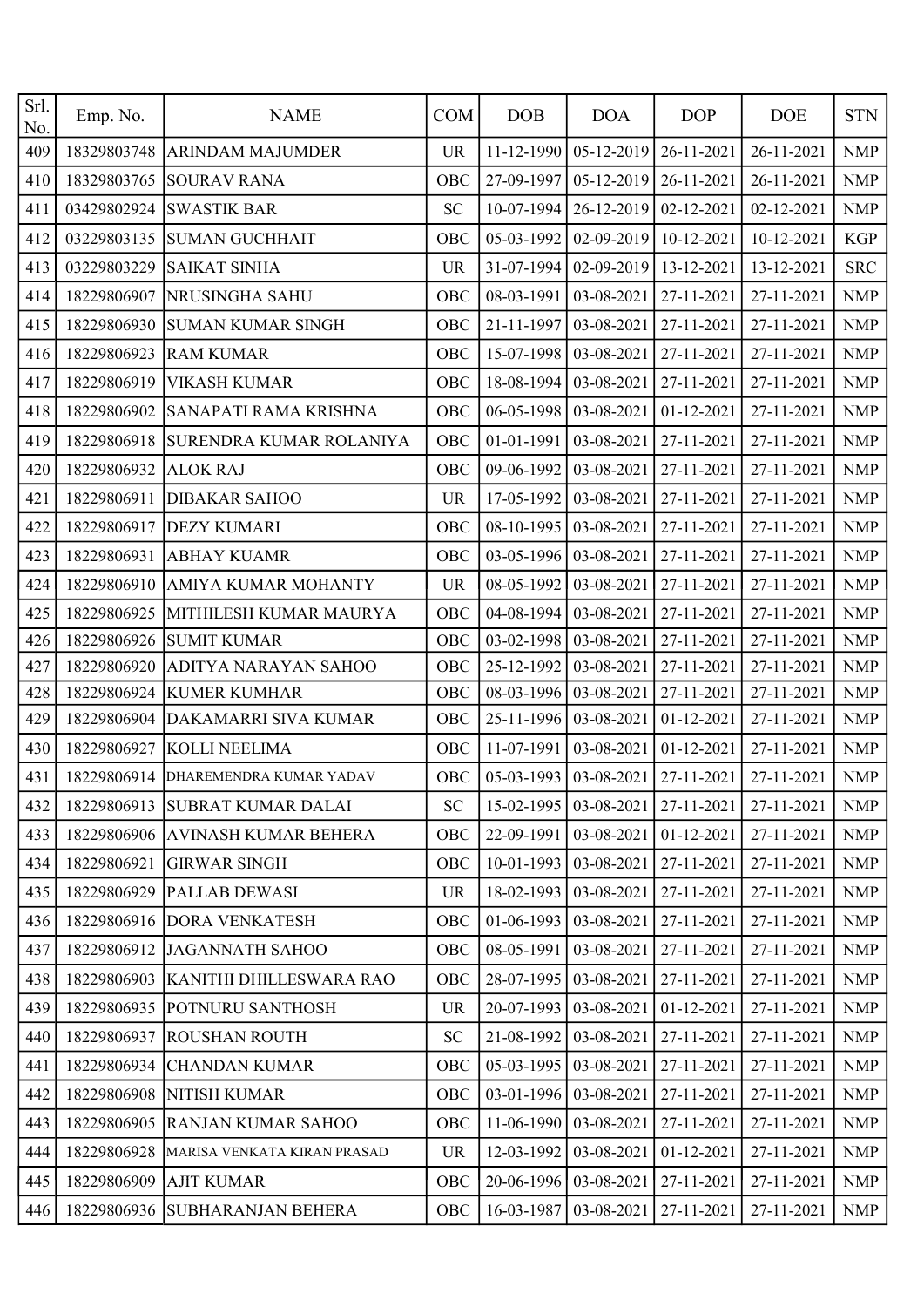| Srl.<br>No. | Emp. No.    | <b>NAME</b>                      | <b>COM</b> | <b>DOB</b> | <b>DOA</b> | <b>DOP</b> | <b>DOE</b>                                        | <b>STN</b>                |
|-------------|-------------|----------------------------------|------------|------------|------------|------------|---------------------------------------------------|---------------------------|
| 447         | 18229806901 | <b>AMRESH KUMAR</b>              | OBC        | 07-01-1989 | 03-08-2021 | 04-12-2021 | 27-11-2021                                        | <b>NMP</b>                |
| 448         | 18229806933 | <b>JAY PRAKASH KUMAR</b>         | OBC        | 20-04-1995 | 03-08-2021 | 27-11-2021 | 27-11-2021                                        | <b>NMP</b>                |
| 449         | 18229806952 | SOUMYA RANJAN MOHAPATRA          | OBC        | 30-01-1991 | 13-08-2021 | 09-12-2021 | 09-12-2021                                        | <b>NMP</b>                |
| 450         | 18229806940 | <b>SURESH YALLA</b>              | OBC        | 02-06-1988 | 13-08-2021 | 09-12-2021 | 09-12-2021                                        | <b>NMP</b>                |
| 451         | 18229806968 | <b>ARVIND HEMBRAM</b>            | <b>ST</b>  | 05-04-1994 | 13-08-2021 | 09-12-2021 | 09-12-2021                                        | <b>NMP</b>                |
| 452         | 18229806989 | SANTOSH KUMAR MUDULI             | OBC        | 04-02-1997 | 13-08-2021 | 09-12-2021 | 09-12-2021                                        | <b>NMP</b>                |
| 453         | 18229806945 | <b>KANHAIYA LAL</b>              | <b>SC</b>  | 01-07-1989 | 13-08-2021 | 09-12-2021 | 09-12-2021                                        | <b>NMP</b>                |
| 454         | 18229806978 | RISHIKESH KUMAR SINGH            | OBC        | 15-12-1991 | 13-08-2021 | 09-12-2021 | 09-12-2021                                        | <b>NMP</b>                |
| 455         | 18229806943 | <b>VIDYUT SHEKHAR</b>            | OBC        | 15-01-1992 | 13-08-2021 | 09-12-2021 | 09-12-2021                                        | <b>NMP</b>                |
| 456         | 18229806956 | VIKASH KUMAR SINGH               | OBC        | 27-08-1991 | 13-08-2021 | 09-12-2021 | 09-12-2021                                        | <b>NMP</b>                |
| 457         | 18229806953 | <b>SUNIL RAJAK</b>               | <b>SC</b>  | 29-01-1994 | 13-08-2021 | 09-12-2021 | 09-12-2021                                        | <b>NMP</b>                |
| 458         | 18229806951 | SURAVARAPU HARIBABU              | OBC        | 18-04-1994 | 13-08-2021 | 09-12-2021 | 09-12-2021                                        | <b>NMP</b>                |
| 459         | 18229806947 | PRABIN EKKA                      | <b>ST</b>  | 07-02-1995 | 13-08-2021 | 09-12-2021 | 09-12-2021                                        | $\ensuremath{\text{NMP}}$ |
| 460         | 18229806980 | SANTOSH KUMAR KARMI              | OBC        | 01-05-1991 | 13-08-2021 | 09-12-2021 | 09-12-2021                                        | <b>NMP</b>                |
| 461         | 18229806977 | KANDARPA PARIDA                  | OBC        | 14-06-1992 | 13-08-2021 | 09-12-2021 | 09-12-2021                                        | <b>NMP</b>                |
| 462         | 18229806988 | <b>JAY PRAKASH KUMAR</b>         | OBC        | 10-05-1995 | 13-08-2021 | 09-12-2021 | 09-12-2021                                        | <b>NMP</b>                |
| 463         | 18229806986 | <b>RAKESH POONIA</b>             | OBC        | 05-11-1998 | 13-08-2021 | 31-12-2021 | 09-12-2021                                        | <b>NMP</b>                |
| 464         | 18229806939 | <b>SUNNY KUMAR</b>               | OBC        | 10-02-1993 | 13-08-2021 | 09-12-2021 | 09-12-2021                                        | <b>NMP</b>                |
| 465         | 18229806965 | <b>ALOK KUMAR SAHOO</b>          | OBC        | 03-03-1996 | 13-08-2021 | 09-12-2021 | 09-12-2021                                        | <b>NMP</b>                |
| 466         | 18229806946 | <b>RAVINDRA KUMAR</b>            | <b>SC</b>  | 28-06-1992 | 13-08-2021 | 09-12-2021 | 09-12-2021                                        | <b>NMP</b>                |
| 467         | 18229806954 | ANURANJAN KUMAR BARA             | <b>ST</b>  | 10-07-1992 | 13-08-2021 | 09-12-2021 | 09-12-2021                                        | <b>NMP</b>                |
| 468         | 18229806950 | MUKESH KUMAR MEENA               | <b>ST</b>  | 11-07-1993 | 13-08-2021 | 09-12-2021 | 09-12-2021                                        | <b>NMP</b>                |
| 469         |             | 18229806941   MANOJ KUMAR BEHERA | SC         |            |            |            | 06-01-1989   13-08-2021   09-12-2021   09-12-2021 | <b>NMP</b>                |
| 470         |             | 18229806957 PRAVEEN KUMAR        | OBC        | 09-06-1992 | 13-08-2021 | 09-12-2021 | 09-12-2021                                        | <b>NMP</b>                |
| 471         |             | 18229806960 RADHESHYAM SINGH     | UR         | 06-03-1993 | 13-08-2021 | 09-12-2021 | 09-12-2021                                        | <b>NMP</b>                |
| 472         | 18229806987 | <b>ANUP KISAN</b>                | <b>ST</b>  | 10-09-1993 | 13-08-2021 | 09-12-2021 | 09-12-2021                                        | <b>NMP</b>                |
| 473         | 18229806961 | <b>SATISH KUMAR YADAV</b>        | <b>OBC</b> | 05-02-1994 | 13-08-2021 | 09-12-2021 | 09-12-2021                                        | NMP                       |
| 474         | 18229806955 | <b>SONAL KUMAR</b>               | <b>UR</b>  | 07-04-1995 | 13-08-2021 | 09-12-2021 | 09-12-2021                                        | <b>NMP</b>                |
| 475         | 18229806959 | <b>MANISH KUMAR</b>              | OBC        | 05-01-1991 | 13-08-2021 | 09-12-2021 | 09-12-2021                                        | <b>NMP</b>                |
| 476         | 18229806979 | <b>BIKASH KUMAR</b>              | OBC        | 28-12-1991 | 13-08-2021 | 09-12-2021 | 09-12-2021                                        | <b>NMP</b>                |
| 477         | 18229806944 | MANU MAHARAJ                     | OBC        | 05-05-1994 | 13-08-2021 | 09-12-2021 | 09-12-2021                                        | <b>NMP</b>                |
| 478         | 18229806949 | <b>DEEPAK KUMAR</b>              | OBC        | 12-02-1995 | 13-08-2021 | 09-12-2021 | 09-12-2021                                        | <b>NMP</b>                |
| 479         | 18229806967 | <b>BABLU HANSDA</b>              | <b>ST</b>  | 30-04-1989 | 13-08-2021 | 09-12-2021 | 09-12-2021                                        | <b>NMP</b>                |
| 480         | 18229806964 | <b>SUSHIL KUMAR PAL</b>          | OBC        | 15-08-1991 | 13-08-2021 | 09-12-2021 | 09-12-2021                                        | <b>NMP</b>                |
| 481         | 18229806958 | <b>SANATAN BHUTIA</b>            | OBC        | 04-03-1988 | 13-08-2021 | 09-12-2021 | 09-12-2021                                        | <b>NMP</b>                |
| 482         | 18229806942 | <b>JAYADEV BEHERA</b>            | SC         | 13-06-1990 | 13-08-2021 | 09-12-2021 | 09-12-2021                                        | <b>NMP</b>                |
| 483         |             | 18229806948 RAHUL SHARMA         | OBC        | 24-09-1992 | 13-08-2021 | 09-12-2021 | 09-12-2021                                        | NMP                       |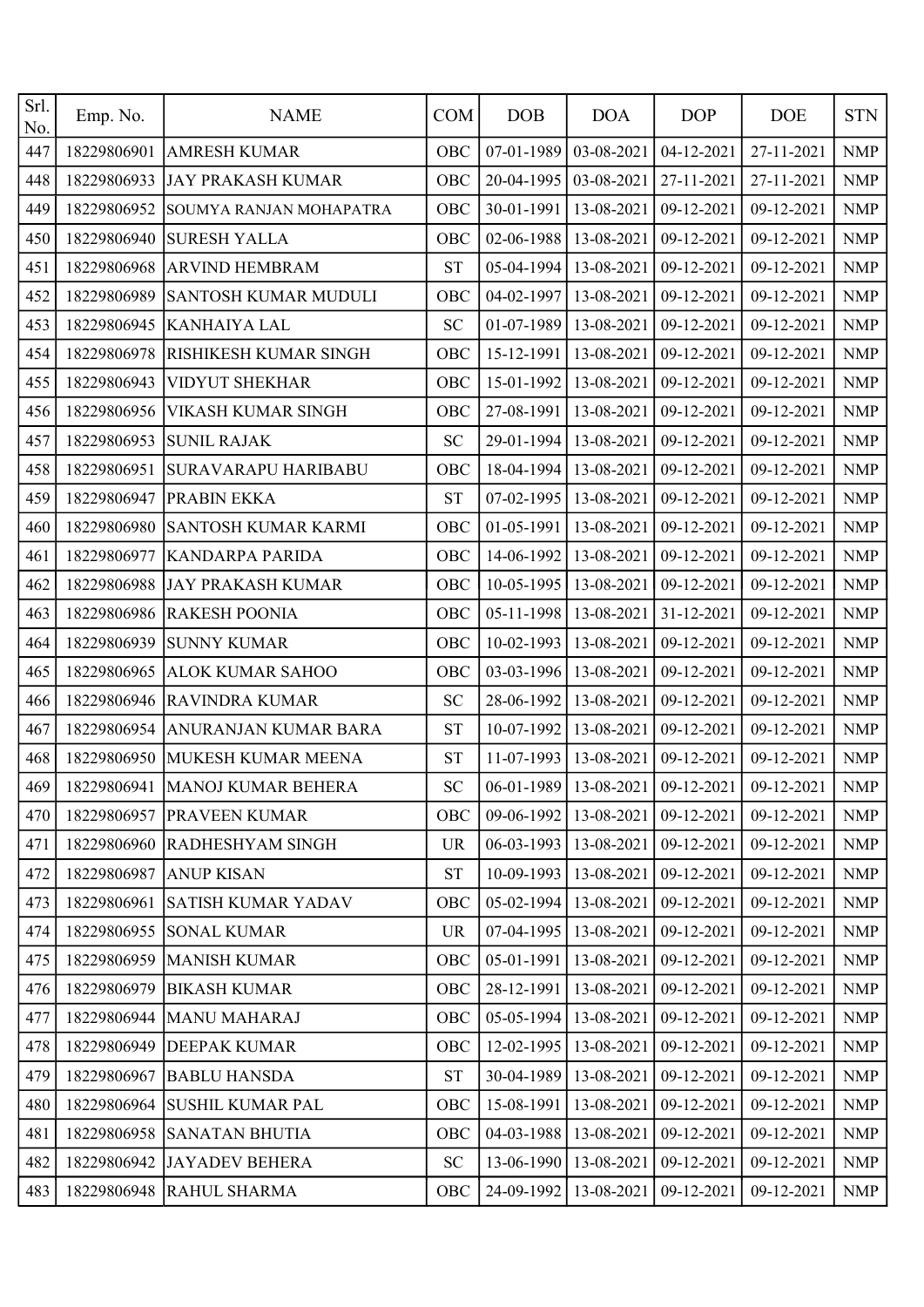| Srl.<br>No. | Emp. No.    | <b>NAME</b>                | <b>COM</b> | <b>DOB</b>   | <b>DOA</b> | <b>DOP</b>       | <b>DOE</b>       | <b>STN</b> |
|-------------|-------------|----------------------------|------------|--------------|------------|------------------|------------------|------------|
| 484         | 8229806990  | <b>CHANDAN KUMAR YADAV</b> | <b>OBC</b> | $07-11-1993$ | 13-08-2021 | $09 - 12 - 2021$ | 09-12-2021       | <b>NMP</b> |
| 485         | 8229806963  | <b>PANKAJ KUMAR</b>        | <b>ST</b>  | 28-09-1991   | 13-08-2021 | 09-12-2021       | 09-12-2021       | <b>NMP</b> |
| 486         | 18229806962 | <b>SHRINATH KUMAR</b>      | <b>OBC</b> | 15-08-1995   | 13-08-2021 | $09 - 12 - 2021$ | $09-12-2021$     | <b>NMP</b> |
| 487         | 18229806966 | <b>SUJEET KUMAR</b>        | <b>OBC</b> | 22-02-1996   | 13-08-2021 | $09 - 12 - 2021$ | $09 - 12 - 2021$ | <b>NMP</b> |
| 488         | 8429809222  | <b>SUMAN DAS</b>           | SC         | 18-05-1995   | 14-09-2021 | 08-01-2022       | 08-01-2022       | <b>NMP</b> |
| 489         | 18429809224 | JAI PRAKASH VERMA          | <b>OBC</b> | 12-01-1995   | 14-09-2021 | 08-01-2022       | 08-01-2022       | <b>NMP</b> |
| 490         | 18429809221 | <b>IPRITAM KUMAR SHAW</b>  | <b>OBC</b> | 21-03-1993   | 14-09-2021 | 08-01-2022       | 08-01-2022       | <b>NMP</b> |